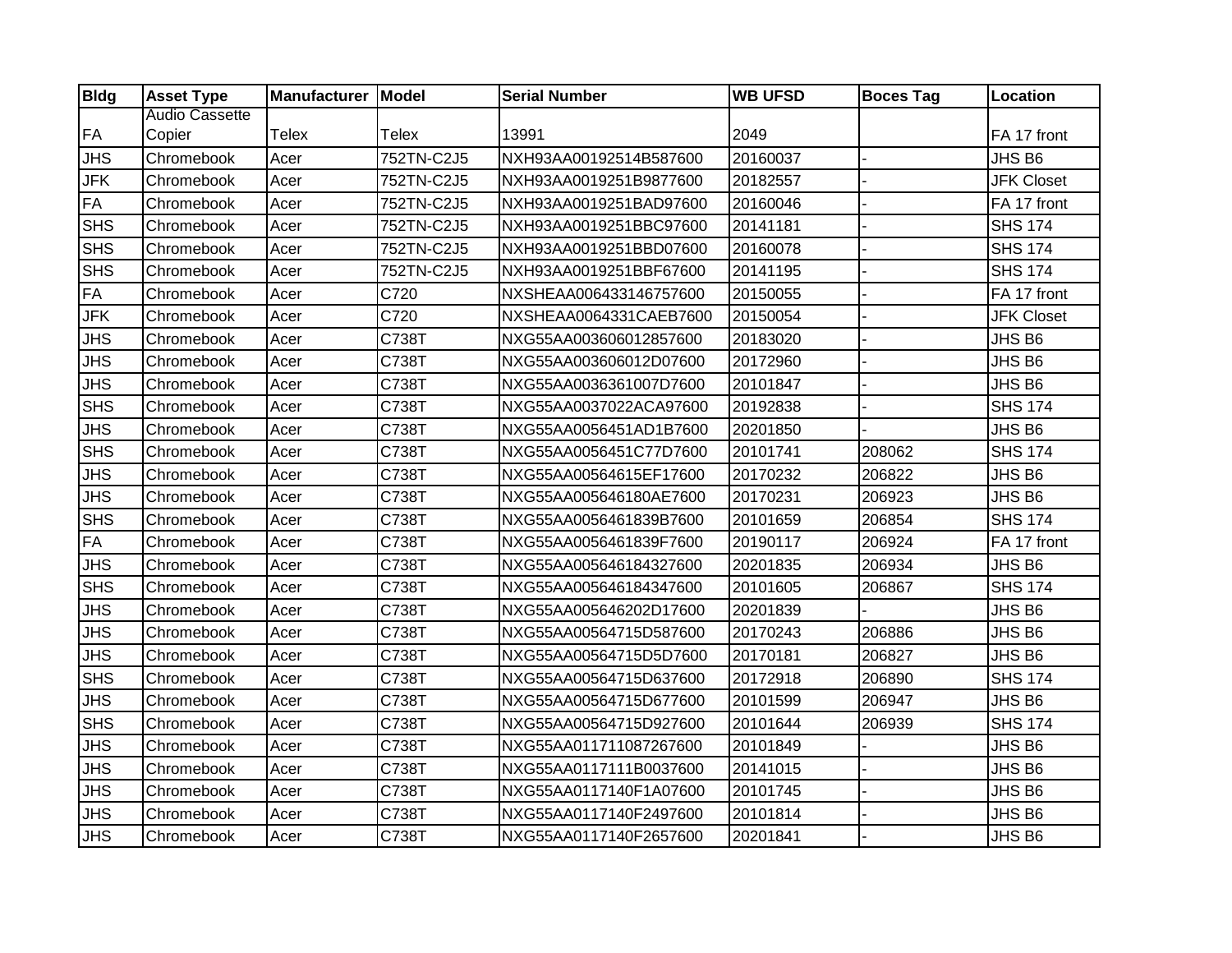| <b>JHS</b> | Chromebook | Acer | C738T | NXG55AA0117140F2717600 | 20201847 |        | JHS <sub>B6</sub> |
|------------|------------|------|-------|------------------------|----------|--------|-------------------|
| <b>SHS</b> | Chromebook | Acer | C738T | NXG55AA0117140F2917600 | 20101774 |        | <b>SHS 174</b>    |
| <b>SHS</b> | Chromebook | Acer | C740  | NXEF2AA0015210D3617600 | 20120810 |        | <b>SHS 174</b>    |
| <b>SHS</b> | Chromebook | Acer | C740  | NXEF2AA0015210D3697600 | 20120811 |        | <b>SHS 174</b>    |
| <b>SHS</b> | Chromebook | Acer | C740  | NXEF2AA0015210D36A7600 | 20120816 |        | <b>SHS 174</b>    |
| <b>SHS</b> | Chromebook | Acer | C740  | NXEF2AA0015210D3737600 | 20120818 |        | <b>SHS 174</b>    |
| <b>SHS</b> | Chromebook | Acer | C740  | NXEF2AA002501B9DE7600  | 20192003 | 196995 | <b>SHS 174</b>    |
| <b>SHS</b> | Chromebook | Acer | C740  | NXEF2AA002510113007600 | 20120750 |        | <b>SHS 174</b>    |
| <b>SHS</b> | Chromebook | Acer | C740  | NXEF2AA002510113107600 | 20120796 |        | <b>SHS 174</b>    |
| <b>SHS</b> | Chromebook | Acer | C740  | NXEF2AA002510113ED7600 | 20120751 |        | <b>SHS 174</b>    |
| <b>SHS</b> | Chromebook | Acer | C740  | NXEF2AA002510113F87600 | 20120746 |        | <b>SHS 174</b>    |
| <b>SHS</b> | Chromebook | Acer | C740  | NXEF2AA0025101140E7600 | 20120760 |        | <b>SHS 174</b>    |
| <b>SHS</b> | Chromebook | Acer | C740  | NXEF2AA002510114167600 | 20120748 |        | <b>SHS 174</b>    |
| <b>SHS</b> | Chromebook | Acer | C740  | NXEF2AA0025101141E7600 | 20120716 |        | <b>SHS 174</b>    |
| <b>SHS</b> | Chromebook | Acer | C740  | NXEF2AA0025101141F7600 | 20120730 |        | <b>SHS 174</b>    |
| <b>SHS</b> | Chromebook | Acer | C740  | NXEF2AA002510114407600 | 20120714 |        | <b>SHS 174</b>    |
| <b>SHS</b> | Chromebook | Acer | C740  | NXEF2AA0025101144A7600 | 20120800 |        | <b>SHS 174</b>    |
| <b>SHS</b> | Chromebook | Acer | C740  | NXEF2AA0025101144B7600 | 20120791 |        | <b>SHS 174</b>    |
| <b>SHS</b> | Chromebook | Acer | C740  | NXEF2AA002510114BB7600 | 20120743 |        | <b>SHS 174</b>    |
| <b>SHS</b> | Chromebook | Acer | C740  | NXEF2AA002510114E37600 | 20120719 |        | <b>SHS 174</b>    |
| <b>SHS</b> | Chromebook | Acer | C740  | NXEF2AA002510114E47600 | 20120749 |        | <b>SHS 174</b>    |
| <b>SHS</b> | Chromebook | Acer | C740  | NXEF2AA002510114E97600 | 20120790 |        | <b>SHS 174</b>    |
| <b>SHS</b> | Chromebook | Acer | C740  | NXEF2AA002510114F47600 | 20120794 |        | <b>SHS 174</b>    |
| <b>SHS</b> | Chromebook | Acer | C740  | NXEF2AA002510115897600 | 20120727 |        | <b>SHS 174</b>    |
| <b>SHS</b> | Chromebook | Acer | C740  | NXEF2AA0025101158F7600 | 20120797 |        | <b>SHS 174</b>    |
| <b>SHS</b> | Chromebook | Acer | C740  | NXEF2AA00251011B117600 | 20120787 |        | <b>SHS 174</b>    |
| <b>SHS</b> | Chromebook | Acer | C740  | NXEF2AA00251509F067600 | 20120753 |        | <b>SHS 174</b>    |
| <b>SHS</b> | Chromebook | Acer | C740  | NXEF2AA00251509F0E7600 | 20120755 |        | <b>SHS 174</b>    |
| <b>SHS</b> | Chromebook | Acer | C740  | NXEF2AA00252415FAC7600 | 20172752 | 191609 | <b>SHS 174</b>    |
| <b>SHS</b> | Chromebook | Acer | C740  | NXEF2AA00252415FF67600 | 20150208 | 191441 | <b>SHS 174</b>    |
| <b>SHS</b> | Chromebook | Acer | C740  | NXEF2AA0025241AB9C7600 | 20150230 | 191412 | <b>SHS 174</b>    |
| <b>SHS</b> | Chromebook | Acer | C740  | NXEF2AA0025241ABDE7600 | 20120674 | 191602 | <b>SHS 174</b>    |
| <b>SHS</b> | Chromebook | Acer | C740  | NXEF2AA0025241ABE17600 | 20150196 | 191462 | <b>SHS 174</b>    |
| <b>SHS</b> | Chromebook | Acer | C740  | NXEF2AA0025241ABE57600 | 20150180 | 191484 | <b>SHS 174</b>    |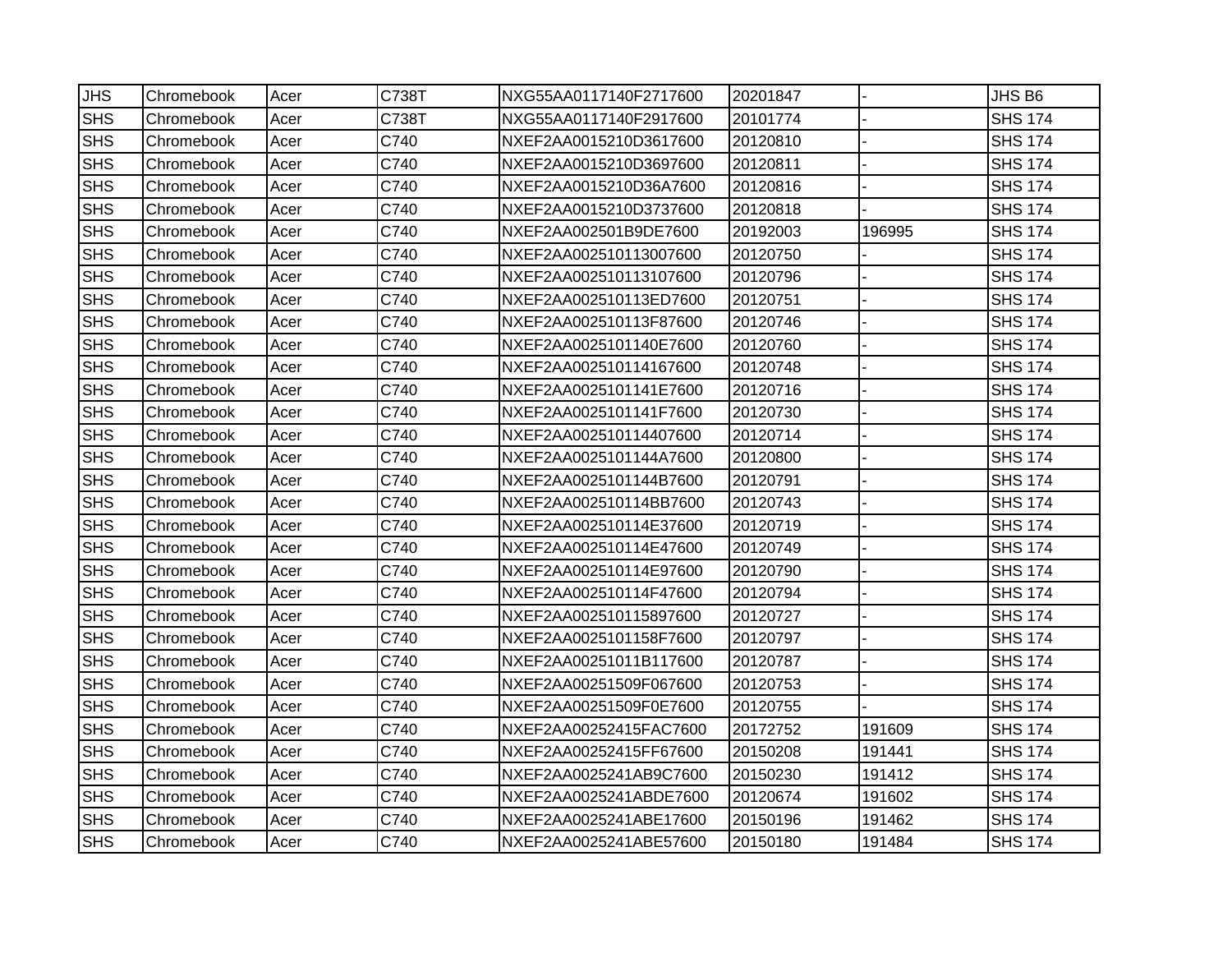| <b>SHS</b> | Chromebook | Acer | C740 | NXEF2AA0025241AC387600 | 20172753 | 191608 | <b>SHS 174</b> |
|------------|------------|------|------|------------------------|----------|--------|----------------|
| <b>SHS</b> | Chromebook | Acer | C740 | NXEF2AA0025241AC417600 | 20120673 | 191597 | <b>SHS 174</b> |
| <b>SHS</b> | Chromebook | Acer | C740 | NXEF2AA0025241ACBB7600 | 20150184 | 191468 | <b>SHS 174</b> |
| <b>SHS</b> | Chromebook | Acer | C740 | NXEF2AA0025241ACBD7600 | 20120653 | 191613 | <b>SHS 174</b> |
| <b>SHS</b> | Chromebook | Acer | C740 | NXEF2AA0025241ACD67600 | 20172757 | 191616 | <b>SHS 174</b> |
| <b>SHS</b> | Chromebook | Acer | C740 | NXEF2AA0025241ACD87600 | 20120680 | 191590 | <b>SHS 174</b> |
| <b>SHS</b> | Chromebook | Acer | C740 | NXEF2AA0025241ACEC7600 | 20150112 | 191571 | <b>SHS 174</b> |
| <b>SHS</b> | Chromebook | Acer | C740 | NXEF2AA0025241ACEF7600 | 20150099 | 191562 | <b>SHS 174</b> |
| <b>SHS</b> | Chromebook | Acer | C740 | NXEF2AA0025241ACF07600 | 20150218 | 191443 | <b>SHS 174</b> |
| <b>SHS</b> | Chromebook | Acer | C740 | NXEF2AA0025241ACF27600 | 20150090 | 191564 | <b>SHS 174</b> |
| <b>SHS</b> | Chromebook | Acer | C740 | NXEF2AA0025241ACF57600 | 20150214 | 191453 | <b>SHS 174</b> |
| <b>JHS</b> | Chromebook | Acer | C740 | NXEF2AA0025241ACF77600 | 20150206 | 191461 | JHS B6         |
| <b>SHS</b> | Chromebook | Acer | C740 | NXEF2AA0025241ACFA7600 | 20150237 | 191401 | <b>SHS 174</b> |
| <b>SHS</b> | Chromebook | Acer | C740 | NXEF2AA0025241ACFF7600 | 20172756 | 191592 | <b>SHS 174</b> |
| <b>SHS</b> | Chromebook | Acer | C740 | NXEF2AA0025241AD057600 | 20120657 | 191605 | <b>SHS 174</b> |
| <b>JHS</b> | Chromebook | Acer | C740 | NXEF2AA0025241AD0A7600 | 20201840 | 191513 | JHS B6         |
| <b>SHS</b> | Chromebook | Acer | C740 | NXEF2AA0025241AD0F7600 | 20150226 | 191417 | <b>SHS 174</b> |
| <b>JHS</b> | Chromebook | Acer | C740 | NXEF2AA0025241AD127600 | 20150201 | 191447 | JHS B6         |
| <b>SHS</b> | Chromebook | Acer | C740 | NXEF2AA0025241AD1B7600 | 20150109 | 191574 | <b>SHS 174</b> |
| <b>SHS</b> | Chromebook | Acer | C740 | NXEF2AA0025241AD207600 | 20150247 | 191426 | <b>SHS 174</b> |
| <b>SHS</b> | Chromebook | Acer | C740 | NXEF2AA0025241AD227600 | 20150161 | 191497 | <b>SHS 174</b> |
| <b>SHS</b> | Chromebook | Acer | C740 | NXEF2AA0025241AD237600 | 20150244 | 191427 | <b>SHS 174</b> |
| <b>SHS</b> | Chromebook | Acer | C740 | NXEF2AA0025241AD247600 | 20150085 | 191549 | <b>SHS 174</b> |
| <b>SHS</b> | Chromebook | Acer | C740 | NXEF2AA0025241AD287600 | 20150166 | 191535 | <b>SHS 174</b> |
| <b>SHS</b> | Chromebook | Acer | C740 | NXEF2AA0025241AD317600 | 20120677 | 191594 | <b>SHS 174</b> |
| <b>SHS</b> | Chromebook | Acer | C740 | NXEF2AA0025241AD347600 | 20150114 | 191532 | <b>SHS 174</b> |
| <b>SHS</b> | Chromebook | Acer | C740 | NXEF2AA0025241AD367600 | 20150241 | 191430 | <b>SHS 174</b> |
| <b>SHS</b> | Chromebook | Acer | C740 | NXEF2AA0025241AD397600 | 20150074 | 191540 | <b>SHS 174</b> |
| <b>SHS</b> | Chromebook | Acer | C740 | NXEF2AA0025241AD3C7600 | 20150151 | 191538 | <b>SHS 174</b> |
| <b>SHS</b> | Chromebook | Acer | C740 | NXEF2AA0025241AD3E7600 | 20150157 | 191471 | <b>SHS 174</b> |
| <b>SHS</b> | Chromebook | Acer | C740 | NXEF2AA0025241AD8C7600 | 20183014 | 191537 | <b>SHS 174</b> |
| <b>SHS</b> | Chromebook | Acer | C740 | NXEF2AA0025241E9CC7600 | 20120868 |        | <b>SHS 174</b> |
| <b>SHS</b> | Chromebook | Acer | C740 | NXEF2AA0025241E9DC7600 | 20120857 |        | <b>SHS 174</b> |
| <b>SHS</b> | Chromebook | Acer | C740 | NXEF2AA0025241E9E17600 | 20120862 |        | <b>SHS 174</b> |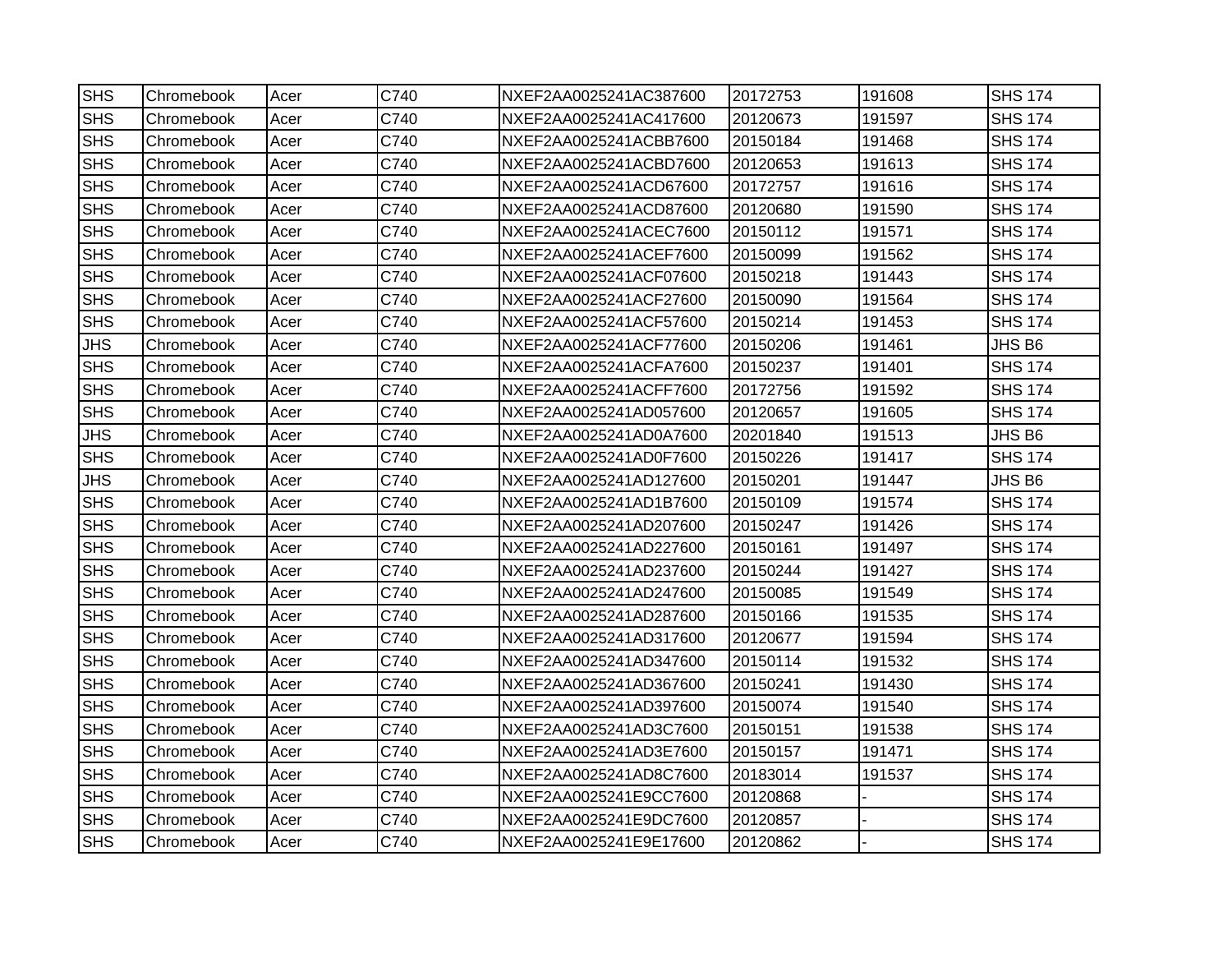| <b>SHS</b> | Chromebook | Acer | C740 | NXEF2AA0025241E9E37600 | 20120880 |        | <b>SHS 174</b> |
|------------|------------|------|------|------------------------|----------|--------|----------------|
| <b>SHS</b> | Chromebook | Acer | C740 | NXEF2AA0025241E9E67600 | 20120858 |        | <b>SHS 174</b> |
| <b>SHS</b> | Chromebook | Acer | C740 | NXEF2AA0025241EA0F7600 | 20120861 |        | <b>SHS 174</b> |
| <b>SHS</b> | Chromebook | Acer | C740 | NXEF2AA0025241EA137600 | 20120873 |        | <b>SHS 174</b> |
| <b>SHS</b> | Chromebook | Acer | C740 | NXEF2AA002525045EE7600 | 20150096 | 191552 | <b>SHS 174</b> |
| <b>SHS</b> | Chromebook | Acer | C740 | NXEF2AA002525046527600 | 20150142 | 191507 | <b>SHS 174</b> |
| <b>SHS</b> | Chromebook | Acer | C740 | NXEF2AA002525046747600 | 20150092 | 191565 | <b>SHS 174</b> |
| <b>SHS</b> | Chromebook | Acer | C740 | NXEF2AA002525047467600 | 20150182 | 191474 | <b>SHS 174</b> |
| <b>SHS</b> | Chromebook | Acer | C740 | NXEF2AA0025250475E7600 | 20150083 | 191550 | <b>SHS 174</b> |
| <b>SHS</b> | Chromebook | Acer | C740 | NXEF2AA002525047657600 | 20120807 | 191585 | <b>SHS 174</b> |
| <b>SHS</b> | Chromebook | Acer | C740 | NXEF2AA002525047817600 | 20150136 |        | <b>SHS 174</b> |
| <b>SHS</b> | Chromebook | Acer | C740 | NXEF2AA002525047967600 | 20120651 | 191615 | <b>SHS 174</b> |
| <b>SHS</b> | Chromebook | Acer | C740 | NXEF2AA0025250479A7600 | 20120683 | 191589 | <b>SHS 174</b> |
| <b>SHS</b> | Chromebook | Acer | C740 | NXEF2AA002525047A67600 | 20120688 | 191407 | <b>SHS 174</b> |
| <b>SHS</b> | Chromebook | Acer | C740 | NXEF2AA002525047BA7600 | 20150124 | 191530 | <b>SHS 174</b> |
| <b>SHS</b> | Chromebook | Acer | C740 | NXEF2AA002525047BC7600 | 20150233 | 191411 | <b>SHS 174</b> |
| <b>SHS</b> | Chromebook | Acer | C740 | NXEF2AA002525047C37600 | 20150138 | 191492 | <b>SHS 174</b> |
| <b>SHS</b> | Chromebook | Acer | C740 | NXEF2AA002525047C67600 | 20150140 | 191493 | <b>SHS 174</b> |
| <b>SHS</b> | Chromebook | Acer | C740 | NXEF2AA002525047C87600 | 20150125 | 191514 | <b>SHS 174</b> |
| <b>JHS</b> | Chromebook | Acer | C740 | NXEF2AA002525047C97600 | 20150190 | 191500 | JHS B6         |
| <b>JHS</b> | Chromebook | Acer | C740 | NXEF2AA002525047CB7600 | 20201834 | 191480 | JHS B6         |
| <b>SHS</b> | Chromebook | Acer | C740 | NXEF2AA002525047CF7600 | 20120687 | 191406 | <b>SHS 174</b> |
| <b>SHS</b> | Chromebook | Acer | C740 | NXEF2AA002525047D77600 | 20120665 |        | <b>SHS 174</b> |
| <b>SHS</b> | Chromebook | Acer | C740 | NXEF2AA002525047DF7600 | 20150229 | 191414 | <b>SHS 174</b> |
| <b>SHS</b> | Chromebook | Acer | C740 | NXEF2AA002525047F37600 | 20150097 | 191551 | <b>SHS 174</b> |
| <b>SHS</b> | Chromebook | Acer | C740 | NXEF2AA002525047F57600 | 20120681 | 191598 | <b>SHS 174</b> |
| <b>SHS</b> | Chromebook | Acer | C740 | NXEF2AA002525048117600 | 20150225 | 191436 | <b>SHS 174</b> |
| <b>SHS</b> | Chromebook | Acer | C740 | NXEF2AA0025250481F7600 | 20150181 | 191475 | <b>SHS 174</b> |
| <b>SHS</b> | Chromebook | Acer | C740 | NXEF2AA0025250482C7600 | 20150077 | 191546 | <b>SHS 174</b> |
| <b>SHS</b> | Chromebook | Acer | C740 | NXEF2AA0025250482D7600 | 20150224 | 191418 | <b>SHS 174</b> |
| <b>SHS</b> | Chromebook | Acer | C740 | NXEF2AA0025250482E7600 | 20150137 | 191512 | <b>SHS 174</b> |
| <b>SHS</b> | Chromebook | Acer | C740 | NXEF2AA002525048307600 | 20150088 | 191563 | <b>SHS 174</b> |
| JHS        | Chromebook | Acer | C740 | NXEF2AA002525048317600 | 20150204 | 191444 | JHS B6         |
| <b>SHS</b> | Chromebook | Acer | C740 | NXEF2AA002525048347600 | 20150095 | 191555 | <b>SHS 174</b> |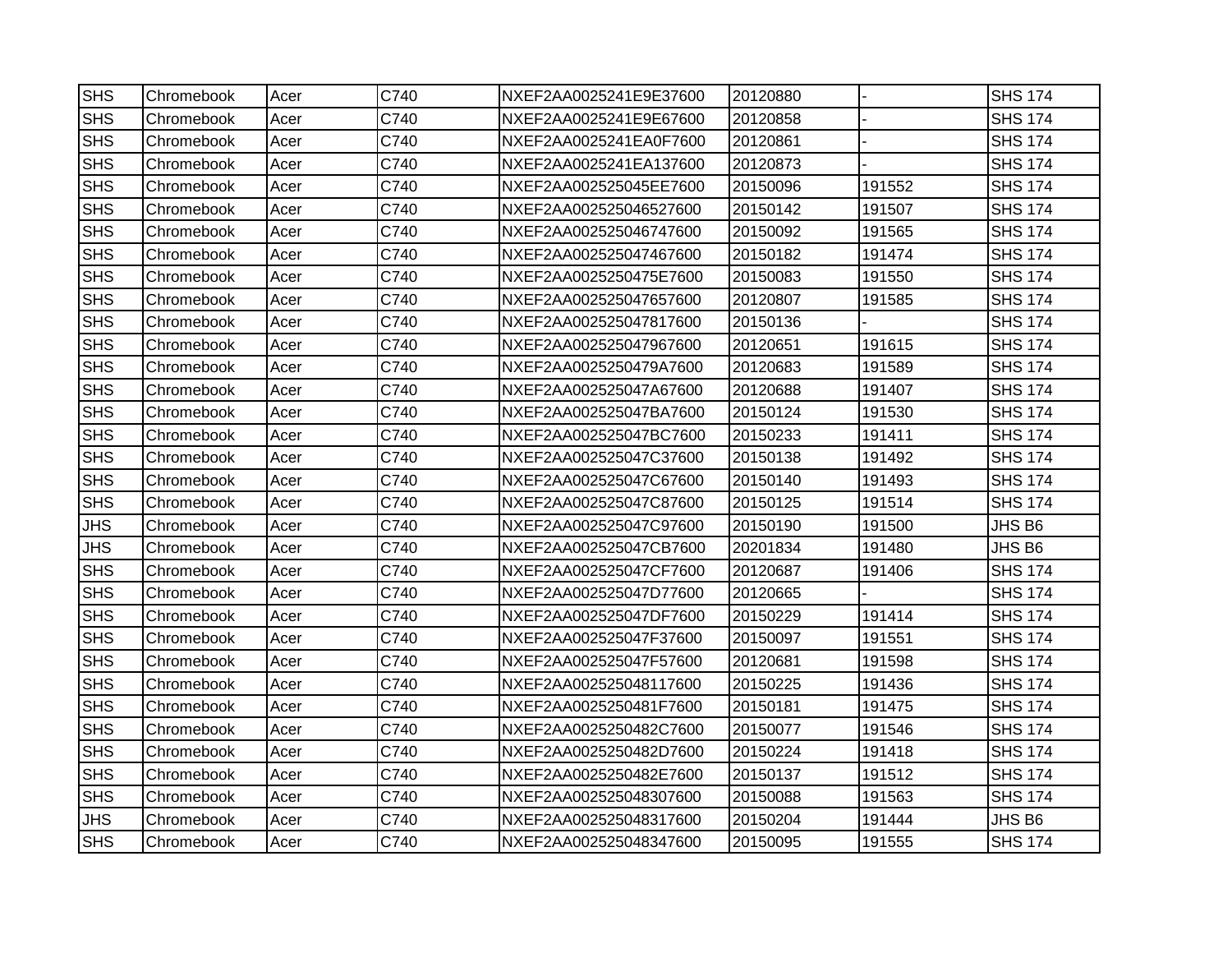| <b>SHS</b> | Chromebook | Acer | C740 | NXEF2AA0025250483C7600 | 20150089 | 191558 | <b>SHS 174</b> |
|------------|------------|------|------|------------------------|----------|--------|----------------|
| <b>SHS</b> | Chromebook | Acer | C740 | NXEF2AA0025290D3FD7600 | 20120872 |        | <b>SHS 174</b> |
| <b>SHS</b> | Chromebook | Acer | C740 | NXEF2AA0025290D4147600 | 20120867 |        | <b>SHS 174</b> |
| <b>SHS</b> | Chromebook | Acer | C740 | NXEF2AA0025290D4157600 | 20120852 |        | <b>SHS 174</b> |
| <b>SHS</b> | Chromebook | Acer | C740 | NXEF2AA0025290D4247600 | 20120869 |        | <b>SHS 174</b> |
| <b>SHS</b> | Chromebook | Acer | C740 | NXEF2AA0025290D42D7600 | 20120870 |        | <b>SHS 174</b> |
| <b>SHS</b> | Chromebook | Acer | C740 | NXEF2AA0025290D4467600 | 20120875 |        | <b>SHS 174</b> |
| <b>SHS</b> | Chromebook | Acer | C740 | NXEF2AA0025291202A7600 | 20120937 | 196953 | <b>SHS 174</b> |
| <b>SHS</b> | Chromebook | Acer | C740 | NXEF2AA00253000E4A7600 | 20120938 | 196974 | <b>SHS 174</b> |
| <b>SHS</b> | Chromebook | Acer | C740 | NXEF2AA00253000E637600 | 20120931 | 196951 | <b>SHS 174</b> |
| <b>SHS</b> | Chromebook | Acer | C740 | NXEF2AA0025301301F7600 | 20172788 | 194925 | <b>SHS 174</b> |
| <b>SHS</b> | Chromebook | Acer | C740 | NXEF2AA002530130497600 | 20172855 | 194907 | <b>SHS 174</b> |
| <b>SHS</b> | Chromebook | Acer | C740 | NXEF2AA002531125807600 | 20172856 | 194918 | <b>SHS 174</b> |
| <b>SHS</b> | Chromebook | Acer | C740 | NXEF2AA002531130AF7600 | 20172792 | 194929 | <b>SHS 174</b> |
| <b>SHS</b> | Chromebook | Acer | C740 | NXEF2AA002531142917600 | 20192002 | 194933 | <b>SHS 174</b> |
| <b>SHS</b> | Chromebook | Acer | C740 | NXEF2AA002531142D07600 | 20172799 | 194949 | <b>SHS 174</b> |
| <b>SHS</b> | Chromebook | Acer | C740 | NXEF2AA002531142F87600 | 20172857 | 194941 | <b>SHS 174</b> |
| <b>SHS</b> | Chromebook | Acer | C740 | NXEF2AA002531175667600 | 20172785 | 194961 | <b>SHS 174</b> |
| <b>SHS</b> | Chromebook | Acer | C740 | NXEF2AA0025311756A7600 | 20172781 | 194951 | <b>SHS 174</b> |
| <b>SHS</b> | Chromebook | Acer | C740 | NXEF2AA002531176527600 | 20172801 | 194927 | <b>SHS 174</b> |
| <b>SHS</b> | Chromebook | Acer | C740 | NXEF2AA002531176827600 | 20172802 | 194956 | <b>SHS 174</b> |
| <b>SHS</b> | Chromebook | Acer | C740 | NXEF2AA002531176AE7600 | 20172807 | 194960 | <b>SHS 174</b> |
| <b>JHS</b> | Chromebook | Acer | C740 | NXEF2AA002531176F67600 | 20201700 | 194919 | JHS B6         |
| <b>SHS</b> | Chromebook | Acer | C740 | NXEF2AA0025311770C7600 | 20172866 | 194946 | <b>SHS 174</b> |
| <b>SHS</b> | Chromebook | Acer | C740 | NXEF2AA0025311771E7600 | 20172804 | 194916 | <b>SHS 174</b> |
| <b>SHS</b> | Chromebook | Acer | C740 | NXEF2AA002531177267600 | 20172806 | 194912 | <b>SHS 174</b> |
| <b>SHS</b> | Chromebook | Acer | C740 | NXEF2AA0025311772B7600 | 20172794 | 194917 | <b>SHS 174</b> |
| <b>SHS</b> | Chromebook | Acer | C740 | NXEF2AA002531177347600 | 20172870 | 194936 | <b>SHS 174</b> |
| <b>SHS</b> | Chromebook | Acer | C740 | NXEF2AA002531177357600 | 20172787 | 194926 | <b>SHS 174</b> |
| <b>SHS</b> | Chromebook | Acer | C740 | NXEF2AA002531177477600 | 20172784 | 194958 | <b>SHS 174</b> |
| <b>SHS</b> | Chromebook | Acer | C740 | NXEF2AA0025311774A7600 | 20172798 | 194913 | <b>SHS 174</b> |
| <b>SHS</b> | Chromebook | Acer | C740 | NXEF2AA0025311775A7600 | 20172846 | 194932 | <b>SHS 174</b> |
| <b>SHS</b> | Chromebook | Acer | C740 | NXEF2AA0025501B9D47600 | 20120927 | 196968 | <b>SHS 174</b> |
| <b>SHS</b> | Chromebook | Acer | C740 | NXEF2AA0025501BA037600 | 20120897 | 196976 | <b>SHS 174</b> |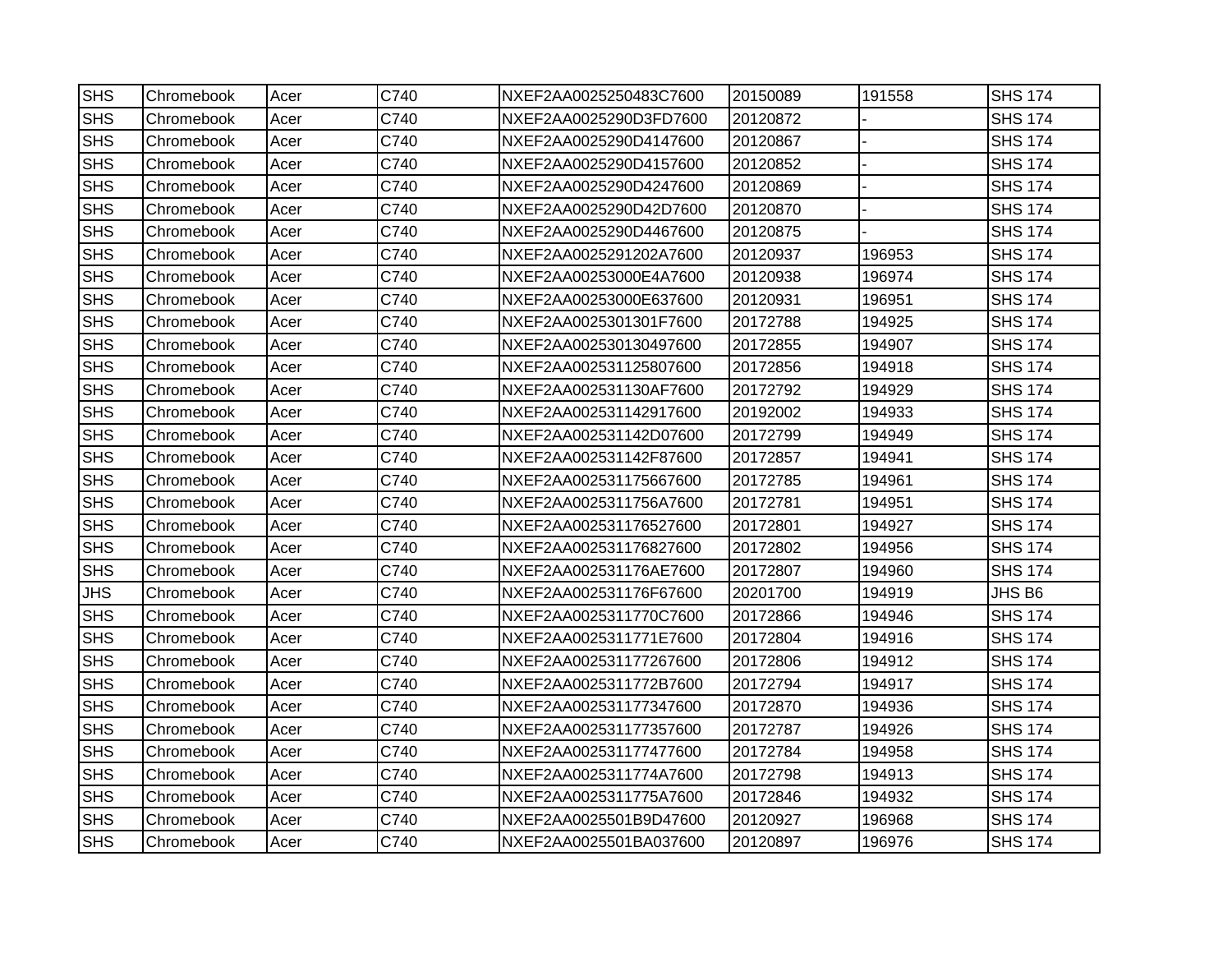| <b>SHS</b> | Chromebook | Acer | C740          | NXEF2AA0025501BA097600 | 20173098 | 197008 | <b>SHS 174</b>    |
|------------|------------|------|---------------|------------------------|----------|--------|-------------------|
| <b>SHS</b> | Chromebook | Acer | C740          | NXEF2AA0025501BA207600 | 20120900 | 196994 | <b>SHS 174</b>    |
| <b>SHS</b> | Chromebook | Acer | C740          | NXEF2AA0025501BA287600 | 20120915 | 196946 | <b>SHS 174</b>    |
| <b>SHS</b> | Chromebook | Acer | C740          | NXEF2AA0025501BA337600 | 20120925 | 196959 | <b>SHS 174</b>    |
| <b>SHS</b> | Chromebook | Acer | C740          | NXEF2AA0025501BA357600 | 20120936 | 196948 | <b>SHS 174</b>    |
| <b>JHS</b> | Chromebook | Acer | <b>R715TN</b> | NXGNJAA0028290EDDA7600 | 20190961 |        | JHS B6            |
| <b>SHS</b> | Chromebook | Acer | <b>R715TN</b> | NXGNJAA0028290EE107600 | 20183071 |        | <b>SHS 174</b>    |
| <b>SHS</b> | Chromebook | Acer | <b>R715TN</b> | NXGNJAA0028290EE187600 | 20183035 |        | <b>SHS 174</b>    |
| <b>JHS</b> | Chromebook | Acer | <b>R715TN</b> | NXGNJAA0028290EE2A7600 | 20201697 |        | JHS B6            |
| <b>SHS</b> | Chromebook | Acer | <b>R715TN</b> | NXGNJAA0028290EE4F7600 | 20183098 |        | <b>SHS 174</b>    |
| <b>SHS</b> | Chromebook | Acer | <b>R715TN</b> | NXGNJAA0028290EE617600 | 20183046 |        | <b>SHS 174</b>    |
| <b>SHS</b> | Chromebook | Acer | <b>R715TN</b> | NXGNJAA00282916A457600 | 20183132 |        | <b>SHS 174</b>    |
| <b>JHS</b> | Chromebook | Acer | R715TN-C5P3   | NXGNJAA002836024B57600 | 20183299 | 232983 | JHS B6            |
| <b>SHS</b> | Chromebook | Acer | R721T         | NXHBRAA003037308687611 | 20192799 |        | <b>SHS 174</b>    |
| <b>JHS</b> | Chromebook | Acer | R721T         | NXHBRAA003037309307611 | 20192805 |        | JHS B6            |
| <b>SHS</b> | Chromebook | Acer | R721T         | NXHBRAA003037309327611 | 20192789 |        | <b>SHS 174</b>    |
| <b>SHS</b> | Chromebook | Acer | R721T         | NXHBRAA003037309DE7611 | 20192794 |        | <b>SHS 174</b>    |
| <b>JFK</b> | Chromebook | Acer | R721T         | NXHBRAA003102138977611 | 20190552 |        | <b>JFK Closet</b> |
| <b>JHS</b> | Chromebook | Acer | R721T         | NXHBRAA003102138D77611 | 20190672 |        | JHS B6            |
| <b>JFK</b> | Chromebook | Acer | R721T         | NXHBRAA0031021391F7611 | 20190294 |        | <b>JFK Closet</b> |
| <b>SHS</b> | Chromebook | Acer | R721T         | NXHBRAA003103226547611 | 20190242 |        | <b>SHS 174</b>    |
| <b>SHS</b> | Chromebook | Acer | R721T         | NXHBRAA0031032276A7611 | 20190674 |        | <b>SHS 174</b>    |
| <b>SHS</b> | Chromebook | Acer | R721T         | NXHBRAA00310322A5B7611 | 20190429 |        | <b>SHS 174</b>    |
| <b>JFK</b> | Chromebook | Acer | R721T         | NXHBRAA00310322AA07611 | 20190427 |        | <b>JFK Closet</b> |
| <b>SHS</b> | Chromebook | Acer | <b>R721T</b>  | NXHBRAA00310322C737611 | 20190414 |        | <b>SHS 174</b>    |
| <b>SHS</b> | Chromebook | Acer | R721T         | NXHBRAA00310401ED97611 | 20190222 |        | <b>SHS 174</b>    |
| <b>JHS</b> | Chromebook | Acer | R721T         | NXHBRAA00310401EF97611 | 20190142 |        | JHS B6            |
| <b>JFK</b> | Chromebook | Acer | R721T         | NXHBRAA00310401F157611 | 20190207 |        | <b>JFK Closet</b> |
| <b>JHS</b> | Chromebook | Acer | R721T-62ZQ    | NXHBRAA003037308547611 | 20192447 |        | JHS B6            |
| <b>JHS</b> | Chromebook | Acer | R721T-62ZQ    | NXHBRAA003037308877611 | 20192660 |        | JHS B6            |
| <b>JHS</b> | Chromebook | Acer | R721T-62ZQ    | NXHBRAA003037308997611 | 20192560 |        | JHS B6            |
| <b>JHS</b> | Chromebook | Acer | R721T-62ZQ    | NXHBRAA003037308DB7611 | 20192620 |        | JHS B6            |
| JHS        | Chromebook | Acer | R721T-62ZQ    | NXHBRAA003037308E37611 | 20192712 |        | JHS B6            |
| <b>SHS</b> | Chromebook | Acer | R721T-62ZQ    | NXHBRAA003037309227611 | 20192547 |        | <b>SHS 174</b>    |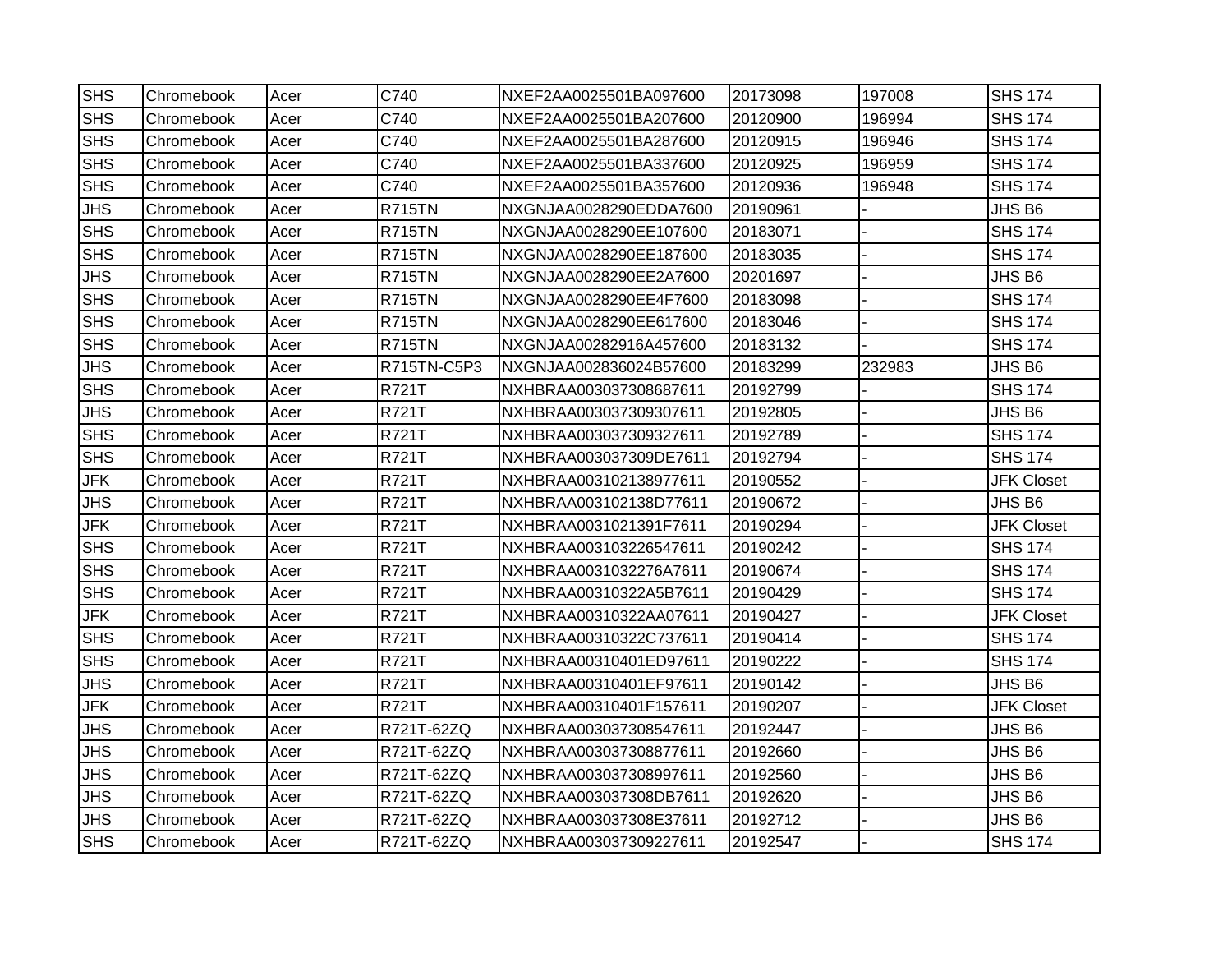| <b>JHS</b> | Chromebook | Acer | R721T-62ZQ    | INXHBRAA0030373098B7611 | 20192498 |        | JHS B6            |
|------------|------------|------|---------------|-------------------------|----------|--------|-------------------|
| <b>SHS</b> | Chromebook | Acer | R721T-62ZQ    | NXHBRAA00303730A0A7611  | 20192407 |        | <b>SHS 174</b>    |
| <b>JHS</b> | Chromebook | Acer | R721T-62ZQ    | NXHBRAA00303730A607611  | 20192604 |        | JHS B6            |
| <b>JHS</b> | Chromebook | Acer | R721T-62ZQ    | NXHBRAA00303730A617611  | 20201836 |        | JHS B6            |
| <b>SHS</b> | Chromebook | Acer | R721T-62ZQ    | NXHBRAA00303730A7B7611  | 20192024 |        | <b>SHS 174</b>    |
| <b>JHS</b> | Chromebook | Acer | R721T-62ZQ    | NXHBRAA00303730AAB7611  | 20192465 |        | JHS B6            |
| <b>SHS</b> | Chromebook | Acer | R721T-62ZQ    | NXHBRAA00303730ABE7611  | 20192042 |        | <b>SHS 174</b>    |
| <b>JHS</b> | Chromebook | Acer | R721T-62ZQ    | NXHBRAA00303730ACA7611  | 20192593 |        | JHS B6            |
| <b>SHS</b> | Chromebook | Acer | R721T-62ZQ    | NXHBRAA00303730AFB7611  | 20192282 |        | <b>SHS 174</b>    |
| <b>JHS</b> | Chromebook | Acer | R721T-62ZQ    | NXHBRAA00303730AFE7611  | 20201694 |        | JHS B6            |
| <b>JHS</b> | Chromebook | Acer | R721T-62ZQ    | NXHBRAA00303730B037611  | 20192539 |        | JHS B6            |
| <b>JHS</b> | Chromebook | Acer | R721T-62ZQ    | NXHBRAA00303730B107611  | 20192516 |        | JHS B6            |
| <b>JHS</b> | Chromebook | Acer | R721T-62ZQ    | NXHBRAA00303730B557611  | 20192608 |        | JHS B6            |
| <b>JHS</b> | Chromebook | Acer | R721T-62ZQ    | NXHBRAA00303730B697611  | 20192453 |        | JHS B6            |
| <b>SHS</b> | Chromebook | Acer | R721T-62ZQ    | NXHBRAA00303730B947611  | 20192619 |        | <b>SHS 174</b>    |
| <b>JHS</b> | Chromebook | Acer | <b>R751T</b>  | NXGPZAA0017410DD017600  | 20173474 | 219029 | JHS B6            |
| <b>SHS</b> | Chromebook | Acer | <b>R751T</b>  | NXGPZAA0017410DF8E7600  | 20173295 | 218853 | <b>SHS 174</b>    |
| <b>SHS</b> | Chromebook | Acer | R751T         | NXGPZAA001742046497600  | 20173301 | 218859 | <b>SHS 174</b>    |
| <b>SHS</b> | Chromebook | Acer | <b>R751T</b>  | NXGPZAA001742048137600  | 20173491 | 219046 | <b>SHS 174</b>    |
| <b>SHS</b> | Chromebook | Acer | <b>R751T</b>  | NXGPZAA001751115E37600  | 20173379 | 218936 | <b>SHS 174</b>    |
| <b>SHS</b> | Chromebook | Acer | <b>R751T</b>  | NXGPZAA001751116DF7600  | 20173312 | 218869 | <b>SHS 174</b>    |
| <b>SHS</b> | Chromebook | Acer | <b>R751T</b>  | NXGPZAA001751117077600  | 20173311 | 218868 | <b>SHS 174</b>    |
| <b>JFK</b> | Chromebook | Acer | <b>R751T</b>  | NXGPZAA001751117127600  | 20173528 | 219076 | <b>JFK Closet</b> |
| <b>SHS</b> | Chromebook | Acer | <b>R751T</b>  | NXGPZAA0017511171F7600  | 20173523 | 219081 | <b>SHS 174</b>    |
| <b>SHS</b> | Chromebook | Acer | <b>R751TN</b> | NXGNJAA0027260DB487600  | 20173989 |        | <b>SHS 174</b>    |
| <b>SHS</b> | Chromebook | Acer | <b>R751TN</b> | NXGNJAA0027260DC517600  | 20173992 |        | <b>SHS 174</b>    |
| <b>JHS</b> | Chromebook | Acer | <b>R751TN</b> | NXGNJAA0027281E6557600  | 20141127 |        | JHS B6            |
| <b>JFK</b> | Chromebook | Acer | <b>R751TN</b> | NXGNJAA0027281E7627600  | 20182599 |        | <b>JFK Closet</b> |
| <b>JHS</b> | Chromebook | Acer | <b>R751TN</b> | NXGNJAA002729156C57600  | 20173900 |        | JHS B6            |
| <b>JHS</b> | Chromebook | Acer | <b>R751TN</b> | NXGNJAA0028290EE737600  | 20183112 |        | JHS B6            |
| <b>JHS</b> | Chromebook | Acer | <b>R751TN</b> | NXGNJAA00284310C397600  | 20141153 |        | JHS B6            |
| <b>SHS</b> | Chromebook | Acer | R751TN-C5P3   | NXGNJAA0027260C8B47600  | 20192817 |        | <b>SHS 174</b>    |
| <b>SHS</b> | Chromebook | Acer | R751TN-C5P3   | NXGNJAA0027260C8B57600  | 20183925 |        | <b>SHS 174</b>    |
| <b>JHS</b> | Chromebook | Acer | R751TN-C5P3   | NXGNJAA0028201AFC47600  | 20183392 | 232957 | JHS B6            |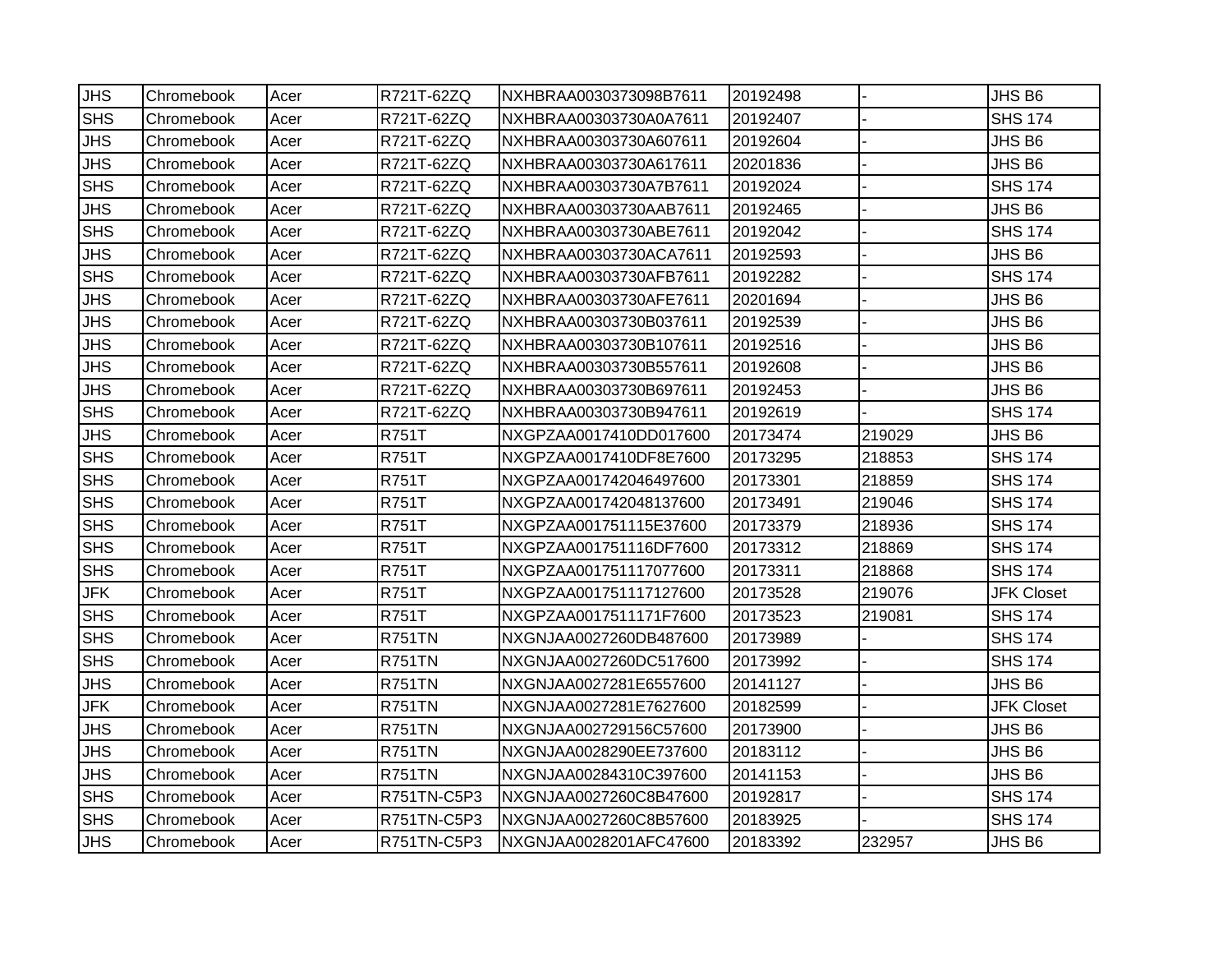|            |                                                                                                                                                                                                                                                                                                    |                                                                                                                                                      |                                                                                                                                                                                                                                                                                                                                                          |                                                                                                                                                                                                                                                                                                                                                                                                                                                                                                                                       |                                                                                                                                                                                                                                                                                  | JHS B6                               |
|------------|----------------------------------------------------------------------------------------------------------------------------------------------------------------------------------------------------------------------------------------------------------------------------------------------------|------------------------------------------------------------------------------------------------------------------------------------------------------|----------------------------------------------------------------------------------------------------------------------------------------------------------------------------------------------------------------------------------------------------------------------------------------------------------------------------------------------------------|---------------------------------------------------------------------------------------------------------------------------------------------------------------------------------------------------------------------------------------------------------------------------------------------------------------------------------------------------------------------------------------------------------------------------------------------------------------------------------------------------------------------------------------|----------------------------------------------------------------------------------------------------------------------------------------------------------------------------------------------------------------------------------------------------------------------------------|--------------------------------------|
|            |                                                                                                                                                                                                                                                                                                    |                                                                                                                                                      |                                                                                                                                                                                                                                                                                                                                                          |                                                                                                                                                                                                                                                                                                                                                                                                                                                                                                                                       |                                                                                                                                                                                                                                                                                  | <b>SHS 174</b>                       |
|            |                                                                                                                                                                                                                                                                                                    |                                                                                                                                                      |                                                                                                                                                                                                                                                                                                                                                          |                                                                                                                                                                                                                                                                                                                                                                                                                                                                                                                                       |                                                                                                                                                                                                                                                                                  | JHS B6                               |
|            |                                                                                                                                                                                                                                                                                                    |                                                                                                                                                      |                                                                                                                                                                                                                                                                                                                                                          |                                                                                                                                                                                                                                                                                                                                                                                                                                                                                                                                       |                                                                                                                                                                                                                                                                                  |                                      |
|            |                                                                                                                                                                                                                                                                                                    |                                                                                                                                                      |                                                                                                                                                                                                                                                                                                                                                          |                                                                                                                                                                                                                                                                                                                                                                                                                                                                                                                                       |                                                                                                                                                                                                                                                                                  | <b>SHS 174</b>                       |
|            |                                                                                                                                                                                                                                                                                                    |                                                                                                                                                      |                                                                                                                                                                                                                                                                                                                                                          |                                                                                                                                                                                                                                                                                                                                                                                                                                                                                                                                       |                                                                                                                                                                                                                                                                                  | <b>SHS 174</b>                       |
|            |                                                                                                                                                                                                                                                                                                    |                                                                                                                                                      |                                                                                                                                                                                                                                                                                                                                                          |                                                                                                                                                                                                                                                                                                                                                                                                                                                                                                                                       |                                                                                                                                                                                                                                                                                  | JHS B6                               |
|            |                                                                                                                                                                                                                                                                                                    |                                                                                                                                                      |                                                                                                                                                                                                                                                                                                                                                          |                                                                                                                                                                                                                                                                                                                                                                                                                                                                                                                                       |                                                                                                                                                                                                                                                                                  | <b>SHS 174</b>                       |
|            |                                                                                                                                                                                                                                                                                                    |                                                                                                                                                      |                                                                                                                                                                                                                                                                                                                                                          |                                                                                                                                                                                                                                                                                                                                                                                                                                                                                                                                       |                                                                                                                                                                                                                                                                                  | JHS B6                               |
|            |                                                                                                                                                                                                                                                                                                    |                                                                                                                                                      |                                                                                                                                                                                                                                                                                                                                                          |                                                                                                                                                                                                                                                                                                                                                                                                                                                                                                                                       |                                                                                                                                                                                                                                                                                  | JHS B6                               |
| Chromebook | Acer                                                                                                                                                                                                                                                                                               |                                                                                                                                                      |                                                                                                                                                                                                                                                                                                                                                          |                                                                                                                                                                                                                                                                                                                                                                                                                                                                                                                                       |                                                                                                                                                                                                                                                                                  | <b>SHS 174</b>                       |
| Chromebook | Acer                                                                                                                                                                                                                                                                                               | R751TN-C5P3                                                                                                                                          | NXGNJAA00284310C6D7600                                                                                                                                                                                                                                                                                                                                   | 20182169                                                                                                                                                                                                                                                                                                                                                                                                                                                                                                                              |                                                                                                                                                                                                                                                                                  | <b>SHS 174</b>                       |
| Chromebook | Acer                                                                                                                                                                                                                                                                                               | R751TN-C5P3                                                                                                                                          | NXGNJAA00284310CB67600                                                                                                                                                                                                                                                                                                                                   | 20184001                                                                                                                                                                                                                                                                                                                                                                                                                                                                                                                              |                                                                                                                                                                                                                                                                                  | <b>JFK Closet</b>                    |
| Chromebook | Acer                                                                                                                                                                                                                                                                                               | R751TN-C5P3                                                                                                                                          | NXGNJAA0028480D3847600                                                                                                                                                                                                                                                                                                                                   | 20182124                                                                                                                                                                                                                                                                                                                                                                                                                                                                                                                              |                                                                                                                                                                                                                                                                                  | <b>SHS 174</b>                       |
| Chromebook | Acer                                                                                                                                                                                                                                                                                               | R751TN-C5P3                                                                                                                                          | NXGNJAA0028480D3F17600                                                                                                                                                                                                                                                                                                                                   | 20182439                                                                                                                                                                                                                                                                                                                                                                                                                                                                                                                              |                                                                                                                                                                                                                                                                                  | JHS B6                               |
| Chromebook | Acer                                                                                                                                                                                                                                                                                               | R751TN-C5P3                                                                                                                                          | NXGNJAA0028480D43D7600                                                                                                                                                                                                                                                                                                                                   | 20182424                                                                                                                                                                                                                                                                                                                                                                                                                                                                                                                              |                                                                                                                                                                                                                                                                                  | <b>SHS 174</b>                       |
| Chromebook | Acer                                                                                                                                                                                                                                                                                               | R751TN-C5P3                                                                                                                                          | NXGNJAA0028480D4987600                                                                                                                                                                                                                                                                                                                                   | 20182179                                                                                                                                                                                                                                                                                                                                                                                                                                                                                                                              |                                                                                                                                                                                                                                                                                  | JHS B6                               |
| Chromebook | Acer                                                                                                                                                                                                                                                                                               | R751TN-C5P3                                                                                                                                          | NXGNJAA0028480D49C7600                                                                                                                                                                                                                                                                                                                                   | 20182173                                                                                                                                                                                                                                                                                                                                                                                                                                                                                                                              |                                                                                                                                                                                                                                                                                  | <b>SHS 174</b>                       |
| Chromebook | Acer                                                                                                                                                                                                                                                                                               | R751TN-C5P3                                                                                                                                          | NXGNJAA0029020D1CB7600                                                                                                                                                                                                                                                                                                                                   | 20183777                                                                                                                                                                                                                                                                                                                                                                                                                                                                                                                              |                                                                                                                                                                                                                                                                                  | JHS B6                               |
| Chromebook | Acer                                                                                                                                                                                                                                                                                               | R751TN-C5P3                                                                                                                                          | NXGNJAA0029020D2567600                                                                                                                                                                                                                                                                                                                                   | 20183722                                                                                                                                                                                                                                                                                                                                                                                                                                                                                                                              |                                                                                                                                                                                                                                                                                  | <b>SHS 174</b>                       |
| Chromebook | Acer                                                                                                                                                                                                                                                                                               | R751TN-C5P3                                                                                                                                          | NXGNJAA0029020D2AF7600                                                                                                                                                                                                                                                                                                                                   | 20183655                                                                                                                                                                                                                                                                                                                                                                                                                                                                                                                              |                                                                                                                                                                                                                                                                                  | <b>SHS 174</b>                       |
|            | Acer                                                                                                                                                                                                                                                                                               |                                                                                                                                                      | NXGNJAA0029020D2B07600                                                                                                                                                                                                                                                                                                                                   |                                                                                                                                                                                                                                                                                                                                                                                                                                                                                                                                       |                                                                                                                                                                                                                                                                                  | JHS B6                               |
|            |                                                                                                                                                                                                                                                                                                    |                                                                                                                                                      |                                                                                                                                                                                                                                                                                                                                                          |                                                                                                                                                                                                                                                                                                                                                                                                                                                                                                                                       |                                                                                                                                                                                                                                                                                  | JHS B6                               |
| Chromebook | Acer                                                                                                                                                                                                                                                                                               |                                                                                                                                                      |                                                                                                                                                                                                                                                                                                                                                          |                                                                                                                                                                                                                                                                                                                                                                                                                                                                                                                                       |                                                                                                                                                                                                                                                                                  | <b>JFK Closet</b>                    |
|            |                                                                                                                                                                                                                                                                                                    |                                                                                                                                                      | NXGNJAA0029020D5237600                                                                                                                                                                                                                                                                                                                                   |                                                                                                                                                                                                                                                                                                                                                                                                                                                                                                                                       |                                                                                                                                                                                                                                                                                  | <b>SHS 174</b>                       |
|            | Acer                                                                                                                                                                                                                                                                                               |                                                                                                                                                      | NXGNJAA0029020D5337600                                                                                                                                                                                                                                                                                                                                   |                                                                                                                                                                                                                                                                                                                                                                                                                                                                                                                                       |                                                                                                                                                                                                                                                                                  | JHS B6                               |
|            |                                                                                                                                                                                                                                                                                                    |                                                                                                                                                      |                                                                                                                                                                                                                                                                                                                                                          |                                                                                                                                                                                                                                                                                                                                                                                                                                                                                                                                       |                                                                                                                                                                                                                                                                                  | FA 17 front                          |
|            |                                                                                                                                                                                                                                                                                                    |                                                                                                                                                      |                                                                                                                                                                                                                                                                                                                                                          |                                                                                                                                                                                                                                                                                                                                                                                                                                                                                                                                       |                                                                                                                                                                                                                                                                                  | JHS B6                               |
|            |                                                                                                                                                                                                                                                                                                    |                                                                                                                                                      |                                                                                                                                                                                                                                                                                                                                                          |                                                                                                                                                                                                                                                                                                                                                                                                                                                                                                                                       |                                                                                                                                                                                                                                                                                  | <b>SHS 174</b>                       |
|            |                                                                                                                                                                                                                                                                                                    |                                                                                                                                                      |                                                                                                                                                                                                                                                                                                                                                          |                                                                                                                                                                                                                                                                                                                                                                                                                                                                                                                                       |                                                                                                                                                                                                                                                                                  | JHS B6                               |
|            |                                                                                                                                                                                                                                                                                                    |                                                                                                                                                      |                                                                                                                                                                                                                                                                                                                                                          |                                                                                                                                                                                                                                                                                                                                                                                                                                                                                                                                       |                                                                                                                                                                                                                                                                                  | JHS B6                               |
|            |                                                                                                                                                                                                                                                                                                    |                                                                                                                                                      |                                                                                                                                                                                                                                                                                                                                                          |                                                                                                                                                                                                                                                                                                                                                                                                                                                                                                                                       |                                                                                                                                                                                                                                                                                  | JHS B6                               |
|            |                                                                                                                                                                                                                                                                                                    |                                                                                                                                                      |                                                                                                                                                                                                                                                                                                                                                          |                                                                                                                                                                                                                                                                                                                                                                                                                                                                                                                                       |                                                                                                                                                                                                                                                                                  | JHS B6                               |
|            |                                                                                                                                                                                                                                                                                                    |                                                                                                                                                      |                                                                                                                                                                                                                                                                                                                                                          |                                                                                                                                                                                                                                                                                                                                                                                                                                                                                                                                       |                                                                                                                                                                                                                                                                                  | <b>SHS 174</b>                       |
| Chromebook | Acer                                                                                                                                                                                                                                                                                               | R752TN-C2J5                                                                                                                                          | NXH93AA0019300D3237600                                                                                                                                                                                                                                                                                                                                   | 20191272                                                                                                                                                                                                                                                                                                                                                                                                                                                                                                                              |                                                                                                                                                                                                                                                                                  | <b>SHS 174</b>                       |
|            | Chromebook<br>Chromebook<br>Chromebook<br>Chromebook<br>Chromebook<br>Chromebook<br>Chromebook<br>Chromebook<br>Chromebook<br>Chromebook<br>Chromebook<br>Chromebook<br>Chromebook<br>Chromebook<br>Chromebook<br>Chromebook<br>Chromebook<br>Chromebook<br>Chromebook<br>Chromebook<br>Chromebook | Acer<br>Acer<br>Acer<br>Acer<br>Acer<br>Acer<br>Acer<br>Acer<br>Acer<br>Acer<br>Acer<br>Acer<br>Acer<br>Acer<br>Acer<br>Acer<br>Acer<br>Acer<br>Acer | R751TN-C5P3<br>R751TN-C5P3<br>R751TN-C5P3<br>R751TN-C5P3<br>R751TN-C5P3<br>R751TN-C5P3<br>R751TN-C5P3<br>R751TN-C5P3<br>R751TN-C5P3<br>R751TN-C5P3<br>R751TN-C5P3<br>R751TN-C5P3<br>R751TN-C5P3<br>R751TN-C5P3<br>R751TN-C5P3<br>R751TN-C5P3<br>R751TN-C5P3<br>R751TN-C5P3<br>R751TN-C5P3<br><b>R752T</b><br><b>R752TN</b><br>R752TN-C2J5<br>R752TN-C2J5 | INXGNJAA0028201AFD97600<br>NXGNJAA00282916AA67600<br>NXGNJAA002829218587600<br>NXGNJAA002829218597600<br>NXGNJAA002836024057600<br>NXGNJAA002838203C57600<br>NXGNJAA002838204697600<br>NXGNJAA002839007A17600<br>NXGNJAA0028390096F7600<br>NXGNJAA00284310B957600<br>NXGNJAA0029020D31F7600<br>NXGNJAA0029020D4BD7600<br>NXGNJAA0029020D5457600<br>NXGNJAA00291802BB37600<br>NXGNJAA00291802CA87600<br>NXGNJAA00291802CF37600<br>NXHPWAA002053168557611<br>NXHPXAA00310506CAB7611<br>NCH93AA00193011DB87600<br>NXH93AA0019300D0607600 | 20183405<br>20183168<br>20182352<br>20182219<br>20183265<br>20201809<br>20183295<br>20182328<br>20183435<br>20182111<br>20183695<br>20183755<br>20183614<br>20183703<br>20182618<br>20183683<br>20182444<br>20192818<br>20182625<br>20190940<br>20190758<br>20191252<br>20191388 | 232954<br>232879<br>233050<br>238042 |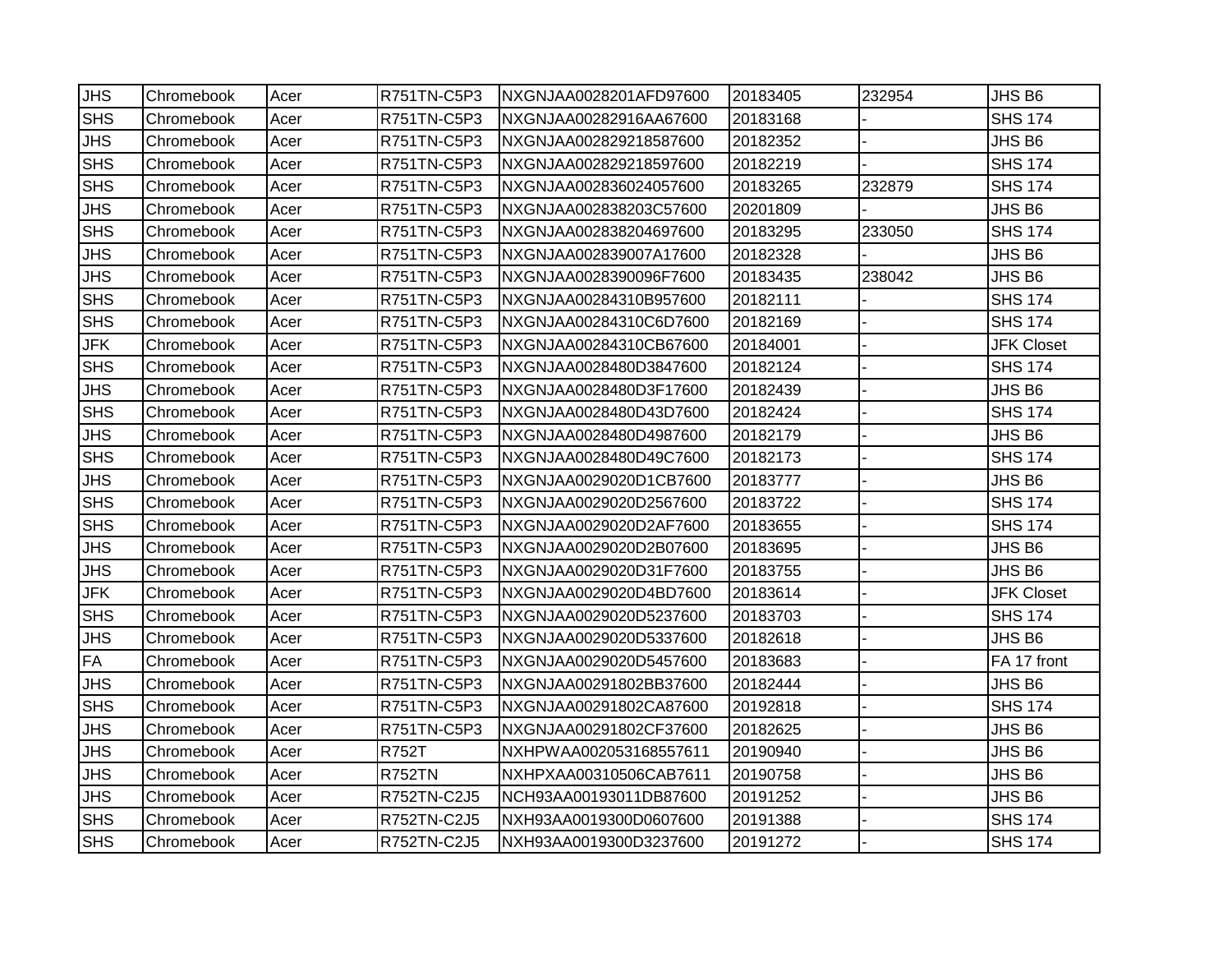| <b>SHS</b> | Chromebook | Acer             | R752TN-C2J5  | NXH93AA0019300D32A7600 | 20191390 |        | <b>SHS 174</b>    |
|------------|------------|------------------|--------------|------------------------|----------|--------|-------------------|
| <b>SHS</b> | Chromebook | Acer             | R752TN-C2J5  | NXH93AA001930118ED7600 | 20191053 |        | <b>SHS 174</b>    |
| <b>JHS</b> | Chromebook | Acer             | R752TN-C2J5  | NXH93AA00193011DD97600 | 20191240 |        | JHS B6            |
| <b>SHS</b> | Chromebook | Acer             | R752TN-C2J5  | NXH93AA00193011DFF7600 | 20191164 |        | <b>SHS 174</b>    |
| <b>SHS</b> | Chromebook | Acer C740        | C740         | NXEF2AA00251011B137600 | 20192001 |        | <b>SHS 174</b>    |
| <b>SHS</b> | Chromebook | Acer C740        | <b>ZHN</b>   | NXEF2AA00253000E257600 | 20120909 | 196979 | <b>SHS 174</b>    |
| <b>JHS</b> | Chromebook | Acer/CHROMEC740  |              | Nxef2aa002510114247600 | 20120725 |        | JHS B6            |
| <b>SHS</b> | Chromebook | Acer/CHROME C740 |              | NXEF2AA0025101148B7600 | 20120780 |        | <b>SHS 174</b>    |
| <b>SHS</b> | Chromebook | Acer/CHROME C740 |              | NXEF2AA002510114CB7600 | 20120769 |        | <b>SHS 174</b>    |
| <b>SHS</b> | Chromebook | Acer/CHROMEC740  |              | NXEF2AA002510114CE7600 | 20120782 |        | <b>SHS 174</b>    |
| <b>SHS</b> | Chromebook | Acer/CHROME C740 |              | NXEF2AA00251011AF57600 | 20120788 |        | <b>SHS 174</b>    |
| <b>SHS</b> | Chromebook | Acer/CHROME C740 |              | NXEF2AA0025501B9B17600 | 20120906 | 197000 | <b>SHS 174</b>    |
| <b>SHS</b> | Chromebook | Acer/CHROME C740 |              | NXEF2AA0025501B9DF7600 | 20120893 | 196981 | <b>SHS 174</b>    |
| <b>JHS</b> | Chromebook | Samsung          | 550C         | HT4L91KC703191         | 20182619 |        | JHS B6            |
| <b>JHS</b> | Chromebook | Samsung          | 550C         | HT4M91KC00794M         | 20182627 |        | JHS B6            |
| <b>SHS</b> | Chromebook | Samsung          | XE550C22     | HT4L91KC800711         | 20120631 |        | <b>SHS 174</b>    |
| <b>SHS</b> | Computer   | Dell             | Optiplex 620 | 80NJFC1                | 20072559 |        | <b>SHS 174</b>    |
| <b>JHS</b> | Computer   | Dell             | Optiplex 745 | 4L5CDD1                | 20100135 | 142282 | JHS B6            |
| <b>SHS</b> | Computer   | Dell             | Optiplex 745 | 62L0DD1                | 20120605 | 142295 | <b>SHS 174</b>    |
| <b>JFK</b> | Computer   | Dell             | Optiplex 745 | FN5CDD1                | 20100018 | 142248 | <b>JFK Closet</b> |
| <b>JHS</b> | Computer   | Dell             | Optiplex 755 | 4H780G1                | 20201696 | 144076 | JHS B6            |
| <b>FA</b>  | Computer   | Dell             | Optiplex 780 | 7979925241             | 20101948 | 162712 | FA 17 front       |
| <b>SHS</b> | Computer   | Dell             | Optiplex 780 | 3NB2HQ1                | 20172779 | 162759 | <b>SHS 174</b>    |
| <b>SHS</b> | Computer   | Dell             | Optiplex 780 | 3NC2HQ1                | 20172778 | 162773 | <b>SHS 174</b>    |
| <b>SHS</b> | Computer   | Dell             | Optiplex 780 | 3NF3HQ1                | 20172777 | 162822 | <b>SHS 174</b>    |
| FA         | Computer   | Dell             | Optiplex 780 | 3NZ2HQ1                | 20101945 | 162738 | FA 17 front       |
| <b>FA</b>  | Computer   | Dell             | Optiplex 780 | 3NZZGQ1                | 20101958 | 162740 | FA 17 front       |
| <b>SHS</b> | Computer   | Dell             | Optiplex 780 | 3P02HQ1                | 20182605 | 162741 | <b>SHS 174</b>    |
| <b>FA</b>  | Computer   | Dell             | Optiplex 780 | 3p03hq1                | 20101947 | 162703 | FA 17 front       |
| <b>FA</b>  | Computer   | Dell             | Optiplex 780 | 3P0YGQ1                | 20101943 | 162721 | FA 17 front       |
| <b>FA</b>  | Computer   | Dell             | Optiplex 780 | 3P13HQ1                | 20101963 | 162723 | FA 17 front       |
| <b>FA</b>  | Computer   | Dell             | Optiplex 780 | 3P1ZGQ1                | 20101964 | 162726 | FA 17 front       |
| <b>FA</b>  | Computer   | Dell             | Optiplex 780 | 3P22HQ1                | 20101944 | 162716 | FA 17 front       |
| FA         | Computer   | Dell             | Optiplex 780 | 3P2ZGQ1                | 20101961 | 162725 | FA 17 front       |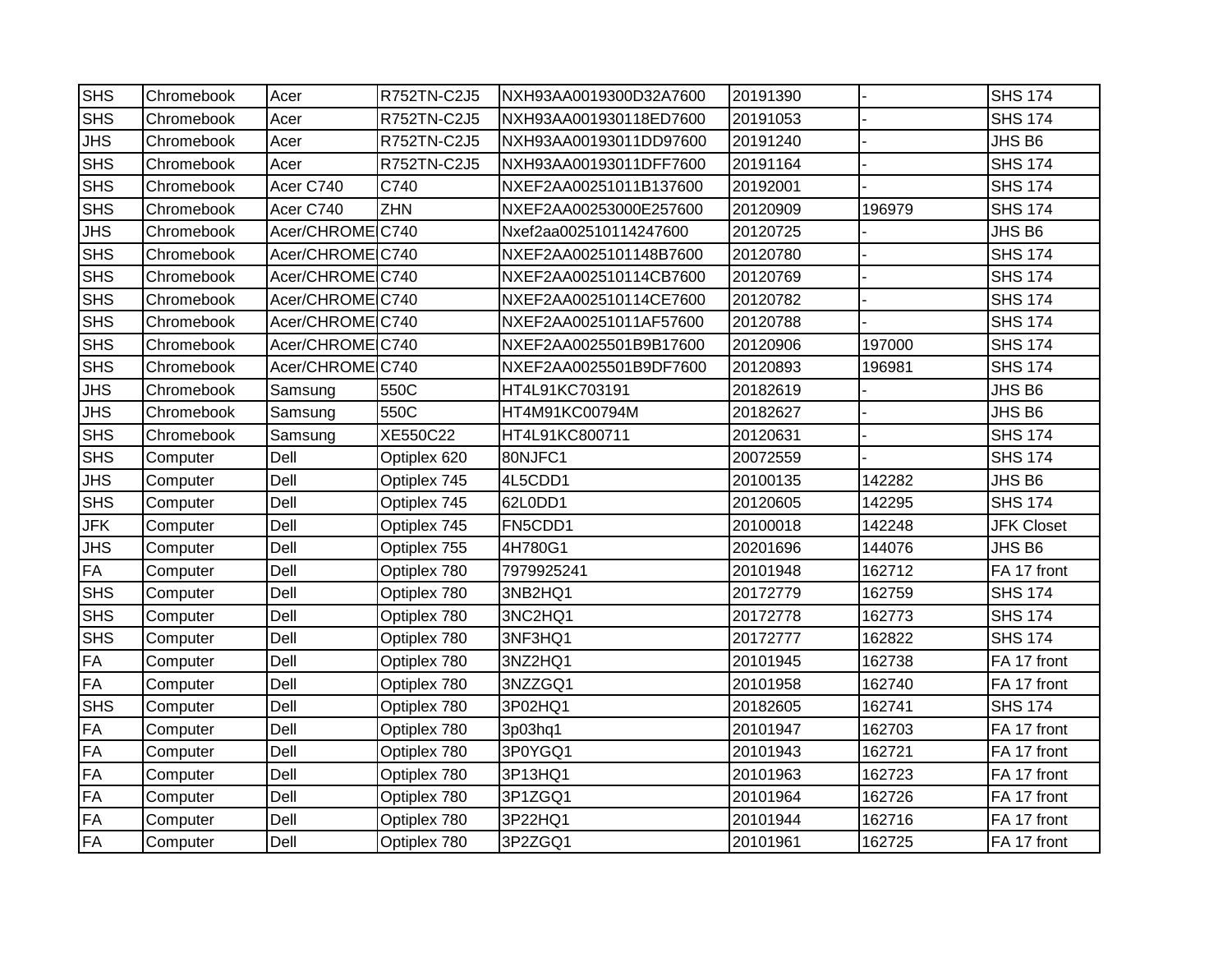| FA         | Computer              | Dell                     | Optiplex 780      | 3P30HQ1         | 20101960 | 162737 | FA 17 front       |
|------------|-----------------------|--------------------------|-------------------|-----------------|----------|--------|-------------------|
| FA         | Computer              | Dell                     | Optiplex 780      | 3P40HQ1         | 20101956 | 162724 | FA 17 front       |
| FA         | Computer              | Dell                     | Optiplex 780      | 3P43HQ1         | 20101969 | 162705 | FA 17 front       |
| FA         | Computer              | Dell                     | Optiplex 780      | 3P4ZGQ1         | 20101954 | 162704 | FA 17 front       |
| FA         | Computer              | Dell                     | Optiplex 780      | 3P51HQ1         | 20101955 | 162707 | FA 17 front       |
| FA         | Computer              | Dell                     | Optiplex 780      | 3P52HQ1         | 20101946 | 162722 | FA 17 front       |
| FA         | Computer              | Dell                     | Optiplex 780      | 3P5ZGQ1         | 20101968 | 162715 | FA 17 front       |
| FA         | Computer              | Dell                     | Optiplex 780      | 3P61HQ1         | 20101965 | 162739 | FA 17 front       |
| FA         | Computer              | Dell                     | Optiplex 780      | 3p62hq1         | 20101950 | 162702 | FA 17 front       |
| <b>JFK</b> | Computer              | Dell                     | Optiplex 780      | 3Q22HQ1         | 20180638 | 162600 | <b>JFK Closet</b> |
| FA         | Computer              | Dell                     | Optiplex 780      | 4GYDZQ1         | 20101959 |        | FA 17 front       |
| <b>JFK</b> | Computer              | Dell                     | Optiplex 780      | 4Z6KZQ1         | 20180617 |        | <b>JFK Closet</b> |
| <b>SHS</b> | Computer              | Dell                     | Optiplex 780      | 50FLZQ1         | 20120057 |        | <b>SHS 174</b>    |
| <b>SHS</b> | Computer              | Dell                     | Optiplex 780      | 50GGZQ1         | 20120058 |        | <b>SHS 174</b>    |
| <b>SHS</b> | Computer              | Dell                     | Optiplex 780      | 5KMVYQ1         | 20120053 |        | <b>SHS 174</b>    |
| <b>SHS</b> | Computer              | Dell                     | Optiplex 780      | 5KMWYQ1         | 20120127 |        | <b>SHS 174</b>    |
| <b>JFK</b> | Computer              | Dell                     | Optiplex 780      | 5KRVYQ1         | 20120092 |        | <b>JFK Closet</b> |
| <b>SHS</b> | Computer              | Dell                     | Optiplex 780      | 5KSVYQ1         | 20180669 |        | <b>SHS 174</b>    |
| <b>SHS</b> | Computer              | Dell                     | Optiplex 780      | 5KWVYQ1         | 20120055 |        | <b>SHS 174</b>    |
| <b>SHS</b> | Computer              | Dell                     | Optiplex 780      | 5KWWYQ1         | 20120126 |        | <b>SHS 174</b>    |
| <b>SHS</b> | Computer              | Dell                     | Optiplex 780      | 7NSLQN1         | 20180357 | 168098 | <b>SHS 174</b>    |
| FA         | Computer              | Dell                     | Optiplex 780      | 81ZMZQ1         | 20101966 |        | FA 17 front       |
| FA         | Computer              | Dell                     | Optiplex 780      | 81ZPZQ1         | 20120014 |        | FA 17 front       |
| <b>JHS</b> | Computer              | Dell                     | Optiplex 780      | 96PQSM1         | 20100514 |        | JHS B6            |
| <b>JHS</b> | Computer              | <b>HP Compaq</b>         | Dx7500            | MXL9341MQF      | 20172207 |        | JHS B6            |
| FA         | <b>Digital Camera</b> | Mavica                   | MVC-CD350         | 430189          |          |        | FA 17 front       |
| <b>JFK</b> | Document Camer Elmo   |                          | <b>TT-12 iD</b>   | 1336531         | 20172445 |        | <b>JFK Closet</b> |
| <b>SHS</b> | Fax                   | <b>Brother</b>           | Intellifax 4100e  | U61639F2J375908 | 20172890 |        | <b>SHS 174</b>    |
| <b>FA</b>  | Fax                   | <b>Brother</b>           | <b>MFC 1770</b>   |                 | 20173203 |        | FA 17 front       |
| <b>SHS</b> | Fax                   | Brother Intellifa: 4100e |                   | U61639B0J136781 | 20172710 |        | <b>SHS 174</b>    |
| FA         | Language<br>Master    | Bell&Howell              | Bell&Howell 1757B |                 |          |        | FA 17 front       |
| <b>TA</b>  | laptop                | Del                      | Vostro 1710       | 6XKGMJ1         | none     |        | <b>SHS 174</b>    |
| FA         | Laptop                | Dell                     | E5410             | C4GG4N1         | 20110086 |        | FA 17 front       |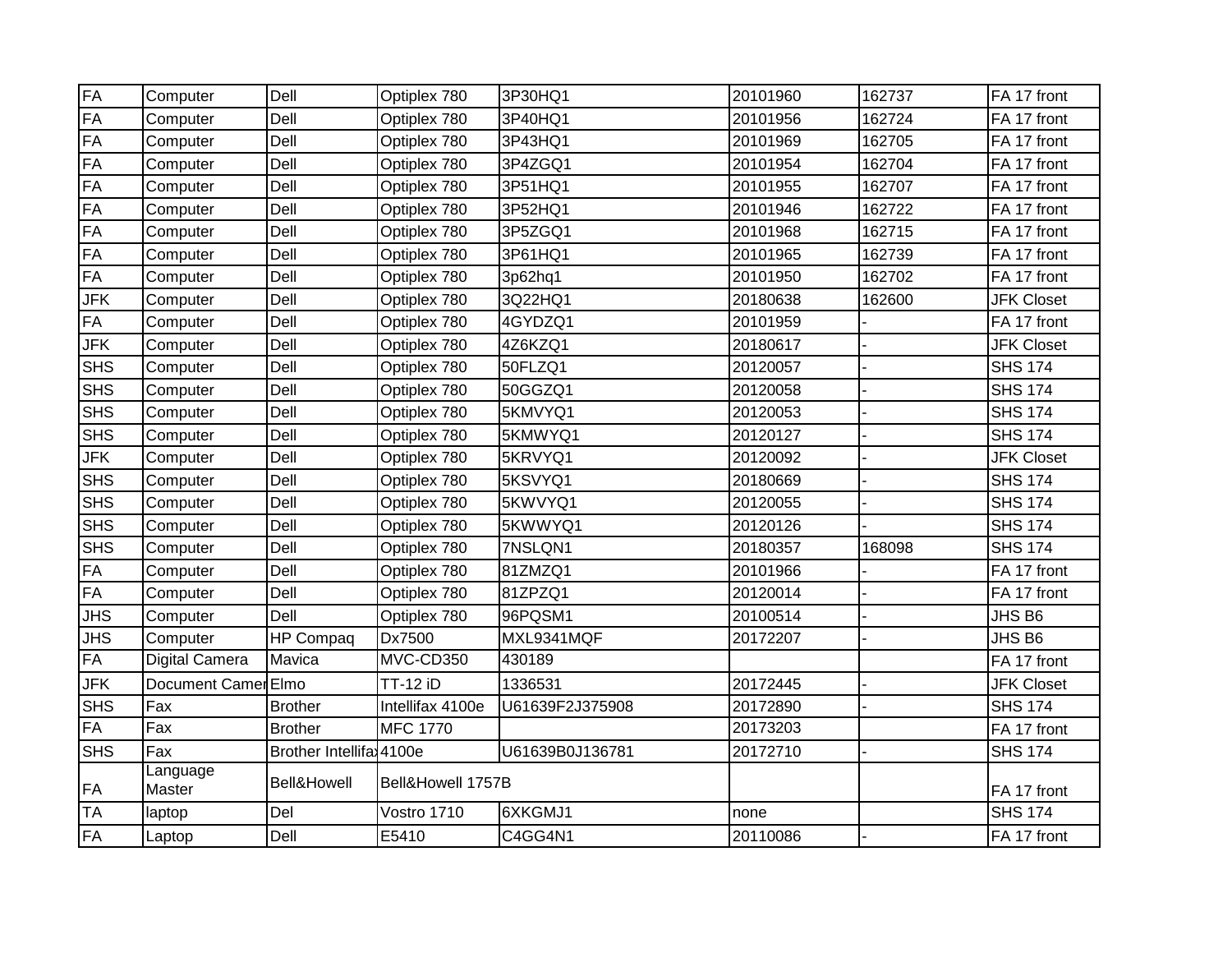| <b>FA</b>  | Laptop | Dell | E5410          | FYGG4N1        | 20110088 |        | FA 17 front       |
|------------|--------|------|----------------|----------------|----------|--------|-------------------|
| <b>SHS</b> | Laptop | Dell | E5420          |                | 20101066 |        | <b>SHS 174</b>    |
| <b>SHS</b> | Laptop | Dell | E5420          |                | 20120122 |        | <b>SHS 174</b>    |
| <b>SHS</b> | Laptop | Dell | E5420          | 213F5S1        | 20172910 |        | <b>SHS 174</b>    |
| <b>SHS</b> | Laptop | Dell | E5420          | 213G5S1        | 20172719 |        | <b>SHS 174</b>    |
| <b>SHS</b> | Laptop | Dell | E5420          | 2961MQ1        | 20101077 |        | <b>SHS 174</b>    |
| <b>SHS</b> | Laptop | Dell | E5420          | 297DMQ1        | 20101081 |        | <b>SHS 174</b>    |
| <b>SHS</b> | Laptop | Dell | E5420          | 297RLQ1        | 20101084 |        | <b>SHS 174</b>    |
| <b>SHS</b> | Laptop | Dell | E5420          | 297SLQ1        | 20101068 |        | <b>SHS 174</b>    |
| <b>SHS</b> | Laptop | Dell | E5420          | 297TLQ1        | 20101065 |        | <b>SHS 174</b>    |
| <b>SHS</b> | Laptop | Dell | E5420          | 2987MQ1        | 20101076 |        | <b>SHS 174</b>    |
| SA         | laptop | Dell | Inspiron 9300  | BTSJG81        | none     |        | <b>SHS 174</b>    |
| <b>JFK</b> | Laptop | Dell | Latitude E5410 | 1B006N1        | 20180536 | 168266 | <b>JFK Closet</b> |
| <b>JFK</b> | Laptop | Dell | Latitude E5410 | 1C006N1        | 20180587 | 168263 | <b>JFK Closet</b> |
| <b>JFK</b> | Laptop | Dell | Latitude E5410 | 2B006N1        | 20180535 | 168268 | <b>JFK Closet</b> |
| <b>JFK</b> | Laptop | Dell | Latitude E5410 | 2C006N1        | 20180539 | 168277 | <b>JFK Closet</b> |
| <b>JFK</b> | Laptop | Dell | Latitude E5410 | 3B006N1        | 20180541 | 168252 | <b>JFK Closet</b> |
| <b>JFK</b> | Laptop | Dell | Latitude E5410 | 4C006N1        | 20180582 | 168275 | <b>JFK Closet</b> |
| <b>JFK</b> | Laptop | Dell | Latitude E5410 | 5B006N1        | 20180544 | 168271 | <b>JFK Closet</b> |
| <b>JFK</b> | Laptop | Dell | Latitude E5410 | 5C006N1        | 20180598 | 168249 | <b>JFK Closet</b> |
| <b>JFK</b> | Laptop | Dell | Latitude E5410 | 6B006N1        | 20180597 | 168264 | <b>JFK Closet</b> |
| <b>JFK</b> | Laptop | Dell | Latitude E5410 | 6C006N1        | 20180595 | 168253 | <b>JFK Closet</b> |
| <b>JFK</b> | Laptop | Dell | Latitude E5410 | 7B006N1        | 20180599 | 168272 | <b>JFK Closet</b> |
| <b>JFK</b> | Laptop | Dell | Latitude E5410 | 7C006N1        | 20180594 | 168250 | <b>JFK Closet</b> |
| JFK        | Laptop | Dell | Latitude E5410 | 8B006N1        | 20180532 | 168255 | <b>JFK Closet</b> |
| <b>JFK</b> | Laptop | Dell | Latitude E5410 | 9B006N1        | 20180537 | 168269 | <b>JFK Closet</b> |
| <b>JFK</b> | Laptop | Dell | Latitude E5410 | 9C006N1        | 20180531 | 168251 | <b>JFK Closet</b> |
| <b>JFK</b> | Laptop | Dell | Latitude E5410 | <b>BB006N1</b> | 20180543 | 168270 | <b>JFK Closet</b> |
| <b>JFK</b> | Laptop | Dell | Latitude E5410 | <b>BC006N1</b> | 20180596 | 168254 | <b>JFK Closet</b> |
| <b>JFK</b> | Laptop | Dell | Latitude E5410 | CB006N1        | 20180586 | 168258 | <b>JFK Closet</b> |
| <b>JFK</b> | Laptop | Dell | Latitude E5410 | <b>DB006N1</b> | 20180588 | 168265 | <b>JFK Closet</b> |
| <b>JFK</b> | Laptop | Dell | Latitude E5410 | F9006N1        | 20180534 | 168260 | <b>JFK Closet</b> |
| <b>JFK</b> | Laptop | Dell | Latitude E5410 | FB006N1        | 20180600 | 168276 | <b>JFK Closet</b> |
| <b>JFK</b> | Laptop | Dell | Latitude E5410 | G9006N1        | 20180542 | 168273 | <b>JFK Closet</b> |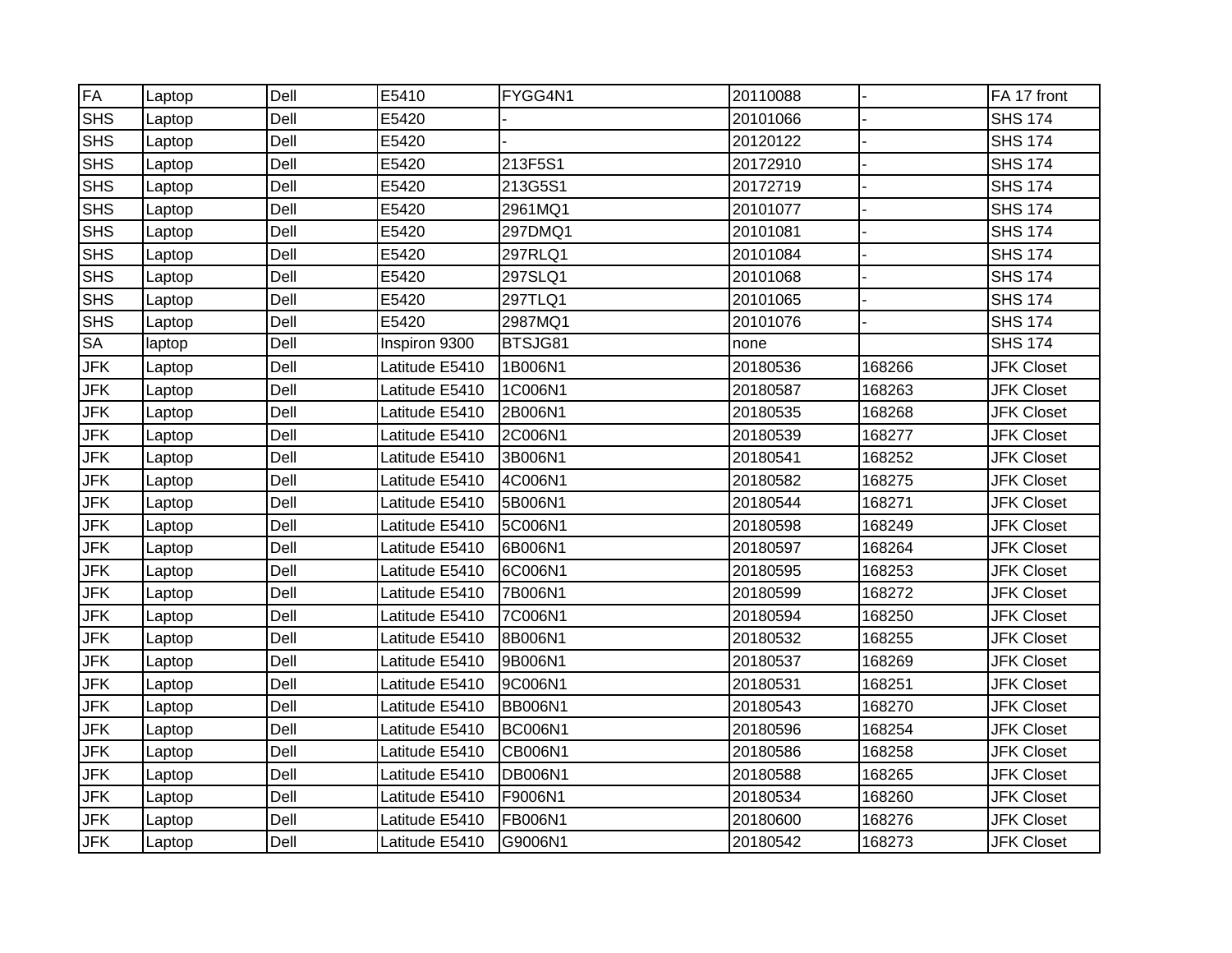| <b>JFK</b> | Laptop               | Dell                          | Latitude E5410                    | GB006N1                  | 20180584 | 168256 | <b>JFK Closet</b>     |
|------------|----------------------|-------------------------------|-----------------------------------|--------------------------|----------|--------|-----------------------|
| <b>JFK</b> | Laptop               | Dell                          | Latitude E5410                    | H9006N1                  | 20180540 | 168262 | <b>JFK Closet</b>     |
| <b>JFK</b> | Laptop               | Dell                          | Latitude E5410                    | J9006N1                  | 20180583 | 168274 | <b>JFK Closet</b>     |
| <b>JFK</b> | Laptop               | Dell                          | Latitude E5410                    | <b>JB006N1</b>           | 20180585 | 168267 | <b>JFK Closet</b>     |
| <b>JFK</b> | Laptop               | Dell                          | Latitude E5411                    | 8C006N1                  | 20180538 | 168248 | <b>JFK Closet</b>     |
| <b>SHS</b> | Laptop               | Dell                          | Latitude E5430                    | C6WSJX1                  | 20141011 |        | <b>SHS 174</b>        |
| <b>TA</b>  | laptop               | <b>HP</b>                     | HP ENVY                           |                          | none     |        | <b>SHS 174</b>        |
| <b>SHS</b> | <b>MIFI</b>          | Verizon                       | MiFi 7730L                        | 9.90006E+14              | 20182614 |        | <b>SHS 174</b>        |
| SHS        | <b>MIFI</b>          | Verizon                       | <b>MiFi 7730L</b>                 | 9.90006E+14              | 20182615 |        | <b>SHS 174</b>        |
| <b>SHS</b> | Monitor              | Dell                          |                                   | CN-05E532-47803-2BK-CG4P | 20172655 |        | <b>SHS 174</b>        |
| <b>SHS</b> | Monitor              | Dell                          | 170fp                             | CN0KU7897161876LBFD9     | 20140751 |        | <b>SHS 174</b>        |
| <b>SHS</b> | Monitor              | Dell                          | 170fp                             | CN0KU7897161876LBFGB     | 20140767 |        | <b>SHS 174</b>        |
| <b>JFK</b> | Printer              | <b>HP</b>                     | LaserJet Pro 400 CNBH300426       |                          | 20172832 |        | <b>JFK Closet</b>     |
| <b>SHS</b> | Printers Scanners Hp |                               | Laserjet p2035n                   | CNB9F33050               | 20183541 |        | <b>SHS 174</b>        |
| <b>FA</b>  | Scanner              | Canon                         | CanoScan LiDE<br>90               | <b>KCPB18450</b>         |          |        | FA 17 front           |
| <b>SA</b>  | sharp board          | Sharp                         | <b>PN-C703B</b>                   | 6L021765                 | 20180371 |        | <b>SA Tech Office</b> |
| <b>SA</b>  | sharp board          | Sharp                         | <b>PN-C703B</b>                   | 6L021785                 | 20180365 |        | <b>SA Tech Office</b> |
| <b>FA</b>  | sharp board          | Sharp                         | PN-C703B                          | 6L023255                 | 20180481 |        | FA 17 back            |
| <b>JHS</b> | sharp board          | Sharp                         | <b>PN-C703B</b>                   | 6L023886                 |          |        | <b>JHS Receiving</b>  |
| <b>JHS</b> | sharp board          | Sharp                         | $\overline{PN}$ C703B             | 6L024796                 |          |        | <b>JHS Receiving</b>  |
| <b>SA</b>  | sharp board          | Sharp                         | <b>PN-C703B</b>                   | 6L027216                 | 20180354 |        | <b>SA Tech Office</b> |
| <b>FA</b>  | Tape recorder        | Audiotronics                  | Audiotronics<br>800B              | 808434                   | 2178     |        | FA 17 front           |
| <b>FA</b>  | Tape recorder        | Audiotronics<br>Classerre 224 | Audiotronics<br>Classerre 224     | 272038                   | 1348     |        | FA 17 front           |
| FA         | Tape recorder        | Califone                      | 3130C                             | DB571242                 |          |        | FA 17 front           |
| FA         | Tape recorder        | Califone                      | Califone 3430C                    | JL0420                   | 24213    |        | FA 17 front           |
| FA         | Tape recorder        | Califone                      | Califone 4530                     | KJ1808                   |          |        | FA 17 front           |
| FA         | Tape recorder        | Califone                      | Califone 4530                     | KJ1978                   |          |        | FA 17 front           |
| <b>FA</b>  | Tape recorder        |                               | Califone 1500A Califone 1500AV-BL |                          |          |        | FA 17 front           |
| FA         | Tape recorder        | <b>EIKI</b>                   | <b>EIKI 32709A</b>                |                          |          |        | FA 17 front           |
| FA         | Tape recorder        | <b>EIKI</b>                   | <b>EIKI 3270A</b>                 | 204169                   |          |        | FA 17 front           |